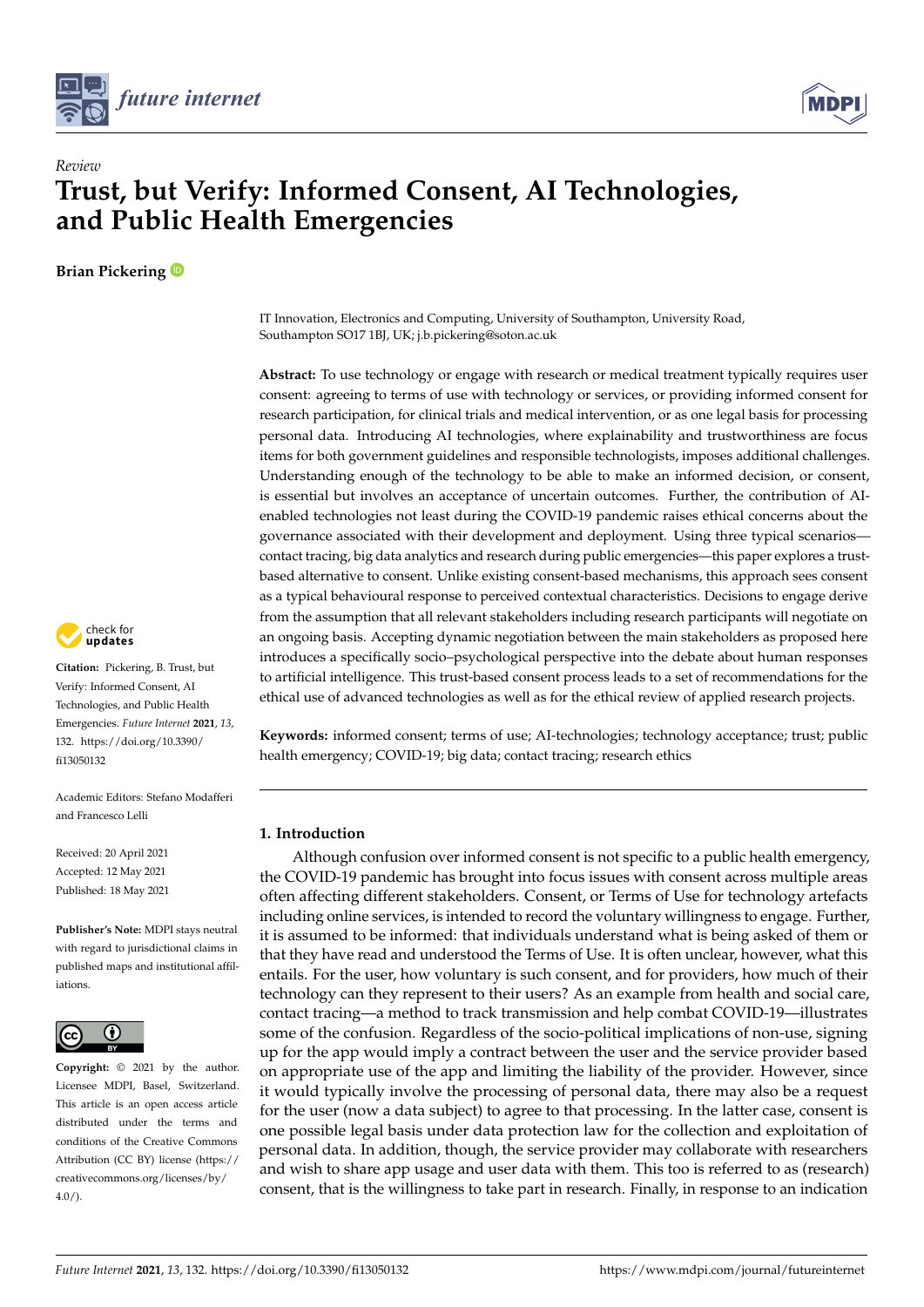that the app user has been close to someone carrying the virus, they may be invited for a test; they would need to provide (clinical) consent for the clinical intervention, namely undergoing the test. It is unclear whether individuals are aware of these different, though common, meanings of consent, or of the implications of each. Added to that, there may be a societal imperative for processing data about individual citizens, which implies that there is a balance to be struck between individual and community rights.

Such examples emerge in other domains as well. Big Tech companies, for instance, may request user consent to process their personal data under data protection law. They may intend to share that data with third parties, however, to target advertising which involves some degree of profiling, which is only permitted under European data protection regulation in specific circumstances. Although legally responsible for the appropriate treatment of their users' data, the service provider may not understand enough of the technology to meet their obligations. Irrespective of technology, the user too may struggle to identify which purpose or purposes they are providing consent for. With social media platforms, the platform provider must similarly request data protection consent to store and process their users' personal data. They may also offer researchers access to the content generated on their platform or to digital behaviour traces for research purposes. This would come under research consent rather than specifically data protection consent. In these two cases, first the user must identify different purposes under the same consent that their (service) data may be used for, but secondly they may need to review different types of consent regarding their data as used for providing the service versus content they generate or activities they engage in used for research.

In this paper, I will explore the confusions around consent in terms of common social scientific models. This provides a specifically behavioural conception of the dialogue associated with consent contextualised within an ecologically valid presentation of the underlying mechanisms. As such, it complements and extends the discussion on explainable artificial intelligence (AI). Instead of focusing on specific AI technology, though, this discussion centres on the interaction of users with technologies from a perspective of engagement and trust rather than specifically focusing on explainability.

#### *Overview of the Discussion*

The following discussion is organised as follows. Section [2](#page-1-0) provides an overview of responsible and understandable AI as perceived by specific users, and in related government attempts to guide the development of advanced technologies. In Section [3,](#page-3-0) I introduce behavioural models describing general user decision forming and action. Section [4](#page-4-0) covers informed consent, including how it applies in research ethics in Section [4.1](#page-6-0) (For the purpose of this article, *ethics* is used as an individual, subjective notion of right and wrong; *moral*, by contrast, would refer to more widely held beliefs of what is acceptable versus what is not [\[1\]](#page-16-0)). Specific issues with consent in other areas are described in Section [4.2,](#page-7-0) including technology acceptance (Section [4.3\)](#page-8-0). Section [4](#page-4-0) finishes with an introduction to trust in Section [4.4](#page-9-0) which I develop into an alternative to existing *Informed Consent* mechanisms.

Having presented different contexts for consent, Section [5](#page-10-0) considers a trust-based approach applied to three different scenarios: *Contact Tracing*, *Big Data Analytics* and *Public Health Emergencies*. These scenarios are explored to demonstrate trust as an explanatory mechanism to account for the decision to engage with a service, share personal data or participate in research. As such, unlike existing consent-based mechanisms, a trustbased approach introduces an ecologically sound alternative to *Informed Consent* free from any associated confusion, and one derived from an ongoing negotiated agreement between parties.

#### <span id="page-1-0"></span>**2. Responsible and Explainable AI**

Technological advances have seen AI components introduced across multiple domains such as transportation, healthcare, finance, the military and legal assessment [\[2\]](#page-16-1). At the same time, user rights to interrogate and control their personal data as processed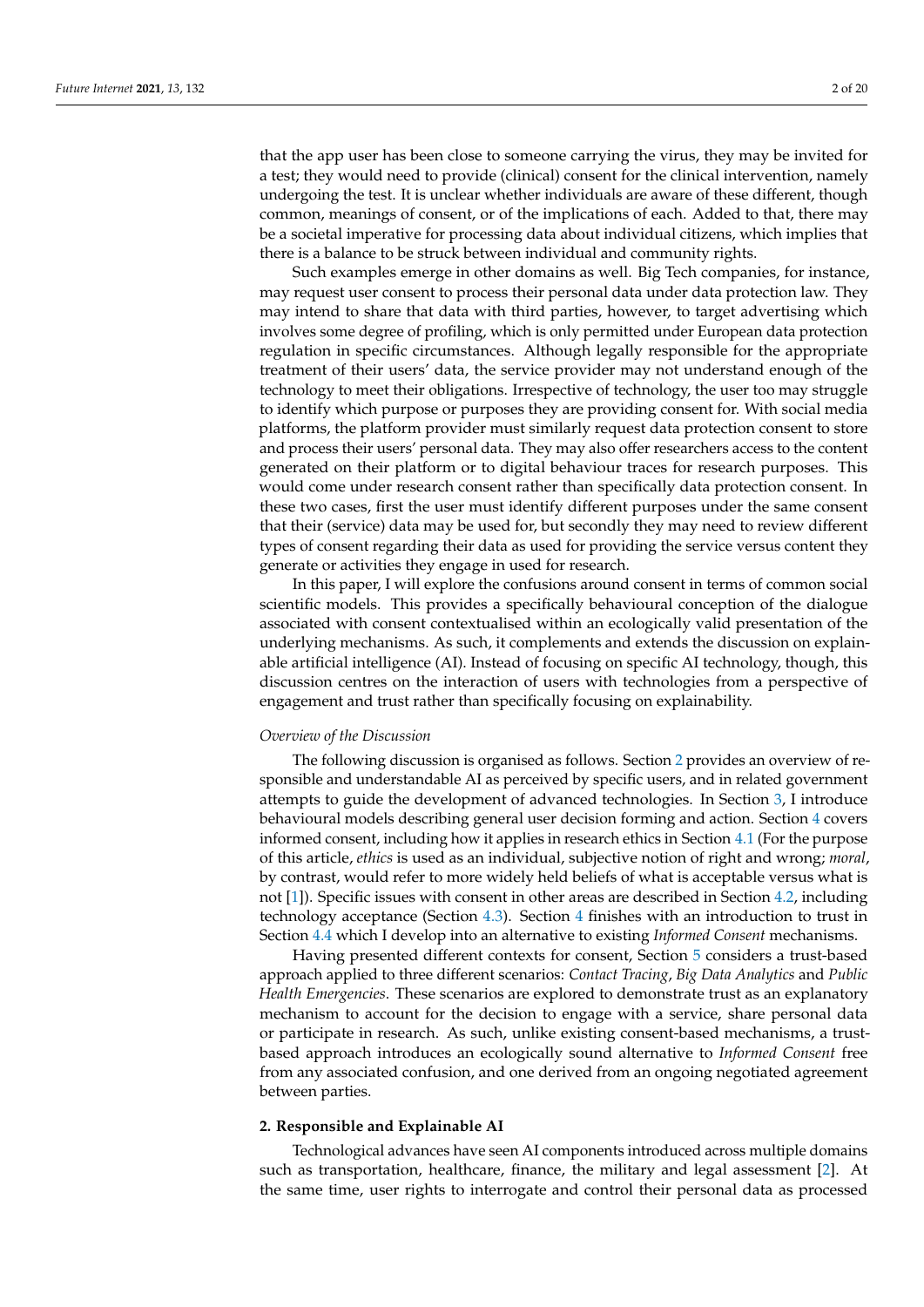by these technologies (Art 18, 21 and 22 [\[3\]](#page-16-2)) call for a move away from a black-box implementation [\[2,](#page-16-1)[4\]](#page-16-3) to greater transparency and explainability (i.a., [\[5\]](#page-16-4)). Explainable AI as a concept has been around at least since the beginning of the millennium [\[2\]](#page-16-1) and has been formalised in programs such as DARPA in the USA [\[6\]](#page-16-5). In this section, I will consider some of the research and regulatory aspects as they relate to the current discussion.

The DARPA program defines explainable AI in terms of:

## *"... systems that can explain their rationale to a human user, characterize their strengths and weaknesses, and convey an understanding of how they will behave in the future"* [\[6\]](#page-16-5)

Anthropomorphising technology in this way has implications for technology acceptance (see [\[7\]](#page-16-6); and Section [4.3](#page-8-0) below). Surveys by Adadi and Berrada [\[2\]](#page-16-1) and Arrieta and his colleagues [\[5\]](#page-16-4) focus primarily on mapping out the domain from recent research. Although both conclude there is a lack of consistency, common factors include explainability, transparency, fairness and accountability. Whilst they recognise those affected by the outcomes, those using technology for decision support, regulators and managers all as important stakeholders, Arrieta et al. focus ultimately on developers and technologists with a call to produce "Responsible AI" [\[5\]](#page-16-4). Much of this was found previously in our own 2018 Delphi consultation with domain experts. In confirming accountability in technology development and use, however, experts also called for a new type of ethics and encouraged ethical debate [\[8\]](#page-16-7). Adadi and Berrada meanwhile emphasise instead the different motivations and types of explainability: for control, to justify outcomes, to enable improvement, and finally to provide insights into human behaviours (*control to discover*) [\[2\]](#page-16-1). Došilović and his colleagues highlight a need for formalised measurement of *subjective* responses to explainability and interpretability [\[9\]](#page-16-8), whereas Samek et al. propose a formalised, *objective* method to evaluate at least some aspects of algorithm performance [\[4\]](#page-16-3). Meanwhile, Khrais sought to investigate the research understanding of explainability, discovering not only terms like *explanation*, *model* and *use* which might be expected, but also more human-centric concepts like *emotion*, *interpret* and *control* [\[10\]](#page-16-9).

Looking not at the interpretability of AI technologies, other studies seek to explore the implications of explainability on stakeholders, and especially on those dependent on its output (for instance, patients and clinicians using an AI-enabled medical decisionsupport system). The DARPA program seeks to support "*explanation-informed acceptance*" via an understanding of the socio-cognitive context of explanation [\[6\]](#page-16-5). Picking up on such a human-mediated approach, Weitz and her colleagues demonstrate how even simple methods, in their case the use of an avatar-like component, encourage and enhance perceptions of understanding the technology [\[7\]](#page-16-6). Taking this further and echoing [\[9\]](#page-16-8) on trust, Israelsen and Ahmed, meanwhile, focus on trust-enhancing "*algorithmic assurances*" which echo traditional constructs like trustworthiness indicators in the trust literature (see Section [4.4\)](#page-9-0) [\[11\]](#page-16-10). All of this comes together as positioning AI explainability as a coconstruction of understanding between explainer (the advanced AI-enabled technology) and explainee (the user) [\[12\]](#page-16-11). This ongoing negotiation around *explanability* echoes my own trust-based alternative to the dialogue around informed consent below (Section [4.4\)](#page-9-0).

Much of the research above makes explicit a link between the motivation towards explainable or responsible AI with regulation and data subject rights [\[2](#page-16-1)[,4](#page-16-3)[,5](#page-16-4)[,9](#page-16-8)[,11](#page-16-10)[,12\]](#page-16-11). With specific regard to big data, the Toronto Declaration puts the onus on data scientists and to some degree governance structures to protect individual rights [\[13\]](#page-16-12). However, human rights conventions often balance individual rights with what is right for the community. For example, although the first paragraph of Art. 8 on privacy upholds individual rights and expectations, the second provides for exceptions where required by the community [\[14\]](#page-16-13). Individual versus community rights are significant for contact tracing and similar initiatives associated with the pandemic. While calling upon technologists for transparency and fairness in their use of data, the UK Government Digital Services guidance also tries to balance community needs with individual human rights [\[15\]](#page-16-14). The UK Department of Health and Social Care introduces the idea that both clinicians and patients, that is multiple stakeholders, need to be involved and to understand the technology [\[16\]](#page-16-15). Similarly, the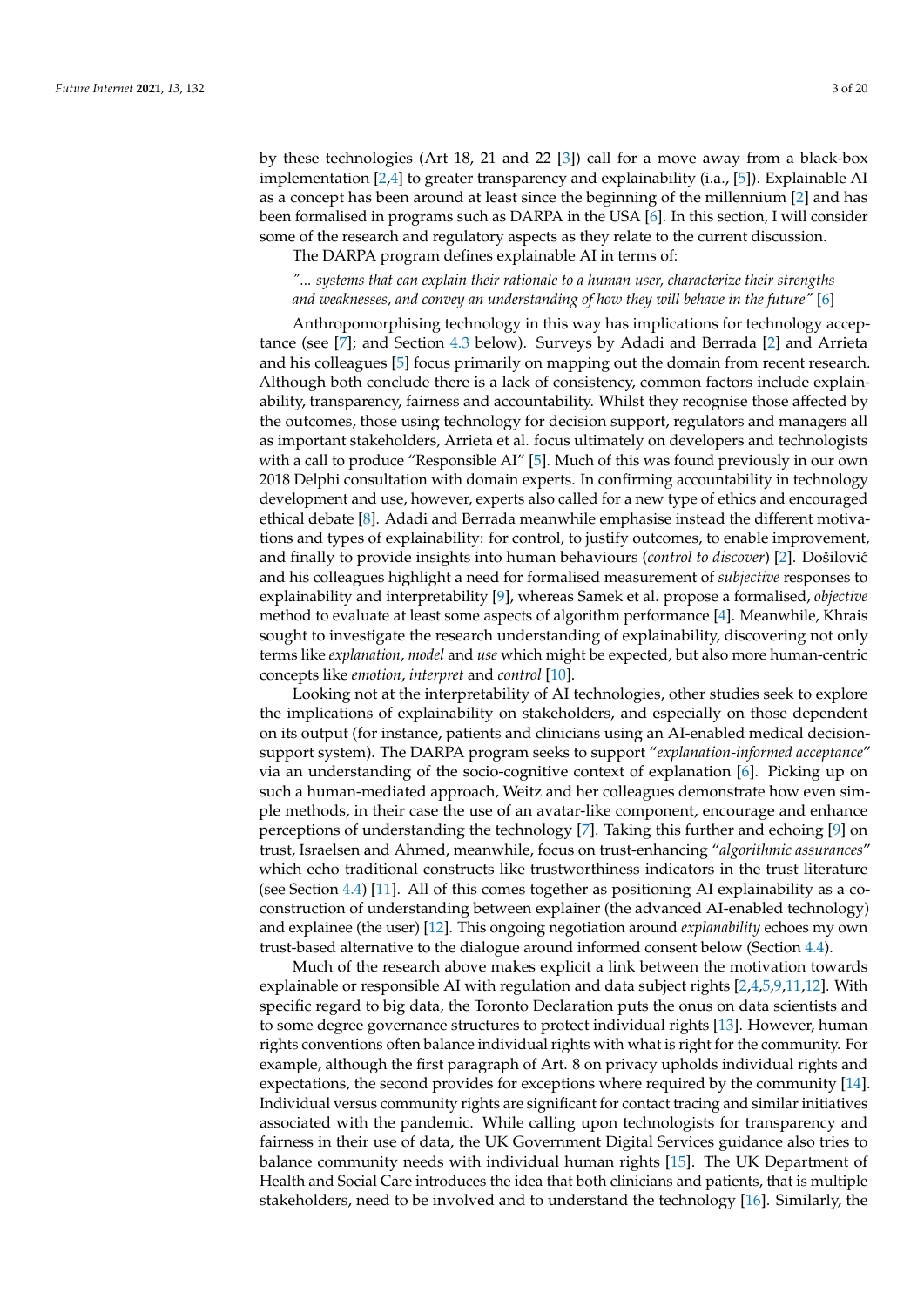EU stresses that developers, organisations deploying a given technology, and end-users should all share some responsibility in specifying and managing AI-enabled technologies, without considering how such technologies might disrupt existing relationships [\[17\]](#page-16-16).

The focus on transparency and explainability within the (explainable) AI literature is relevant to the idea that consent should be informed. Although the focus is often on technologists [\[5](#page-16-4)[,8\]](#page-16-7), this assumes that all stakeholders—those affected by the output of the AI component, those using it for decision support, and those developing it (cf. [\[5\]](#page-16-4))—share responsibility for the consent process. Even where studies have focused on stakeholder interactions and the co-construction of explainability [\[12\]](#page-16-11), there is an evident need to consider the practicalities of the negotiation between parties to that process. For contact tracing, for example, who is responsible to the app user for the use and perhaps sharing of their data? Initially, the service provider would assume this role and make available appropriate terms of use, a privacy notice and privacy policy. However, surely the data scientist providing algorithms or models for such a system at least needs to explain the technology? A Service Level Agreement (SLA) for a machine-learning component would not typically involve detail about how a model was generated or its longer term performance. If it is not clear what stakeholders are responsible for, it becomes problematic to identify who should be informing the app user or participant of what to expect. Further, with advanced, AI-enabled technologies, not all stakeholders may be able to explain the technology. A clinician, for instance, is focused on care for their patients; they would not necessarily know how a machine-learning model had been generated or what the implications would be. There would have to be a paradigm shift perhaps before they consider trying to understand AI-technologies.

Leading on from studies which situate explainable AI within a behavioural context ([\[6](#page-16-5)[,11](#page-16-10)[,12\]](#page-16-11)), I take the more general discussion about the use and effects of advanced technologies into the context of planned behaviour (in Section [3\)](#page-3-0) and extend discussions of trust [\[9,](#page-16-8)[11\]](#page-16-10) into the practical consideration of informed consent in a number of different domains. Starting with contact tracing and similar applications of AI technologies (Section [5\)](#page-10-0), this discussion seeks to explore the confusion around consent in a practical context, evaluate the feasibility of transparency, and review responsible stakeholders for different scenarios. Consent to engage with advanced technologies highlights, therefore, the impact of AI rather than specifically on how explainable the technology might be. Focusing on a new kind of ethics, this leads to the proposal for a trust-based alternative to consent.

#### <span id="page-3-0"></span>**3. Behaviour and Causal Models**

The Theory of Planned Behavior (TPB) assumes that a *decision to act* precedes the *action* or the actual activity itself. The separation between a decision to act and the action itself is important: we may decide to do something, but not actually do it. The *decision to act* is the result of a response to a given *context*. This is summarised in Figure [1.](#page-3-1) The *context* construct may include characteristics of the individual, of the situation itself, of the activity they are evaluating or of any other background factors. For instance, Figure [2](#page-4-1) provides interpretations of *Terms of Use* ((a) the upper half of the figure) and *Research Consent* ((b) in the lower half) as behavioural responses.

<span id="page-3-1"></span>

**Figure 1.** Schematic representation of the Theory of Planned Behavior [\[18\]](#page-16-17).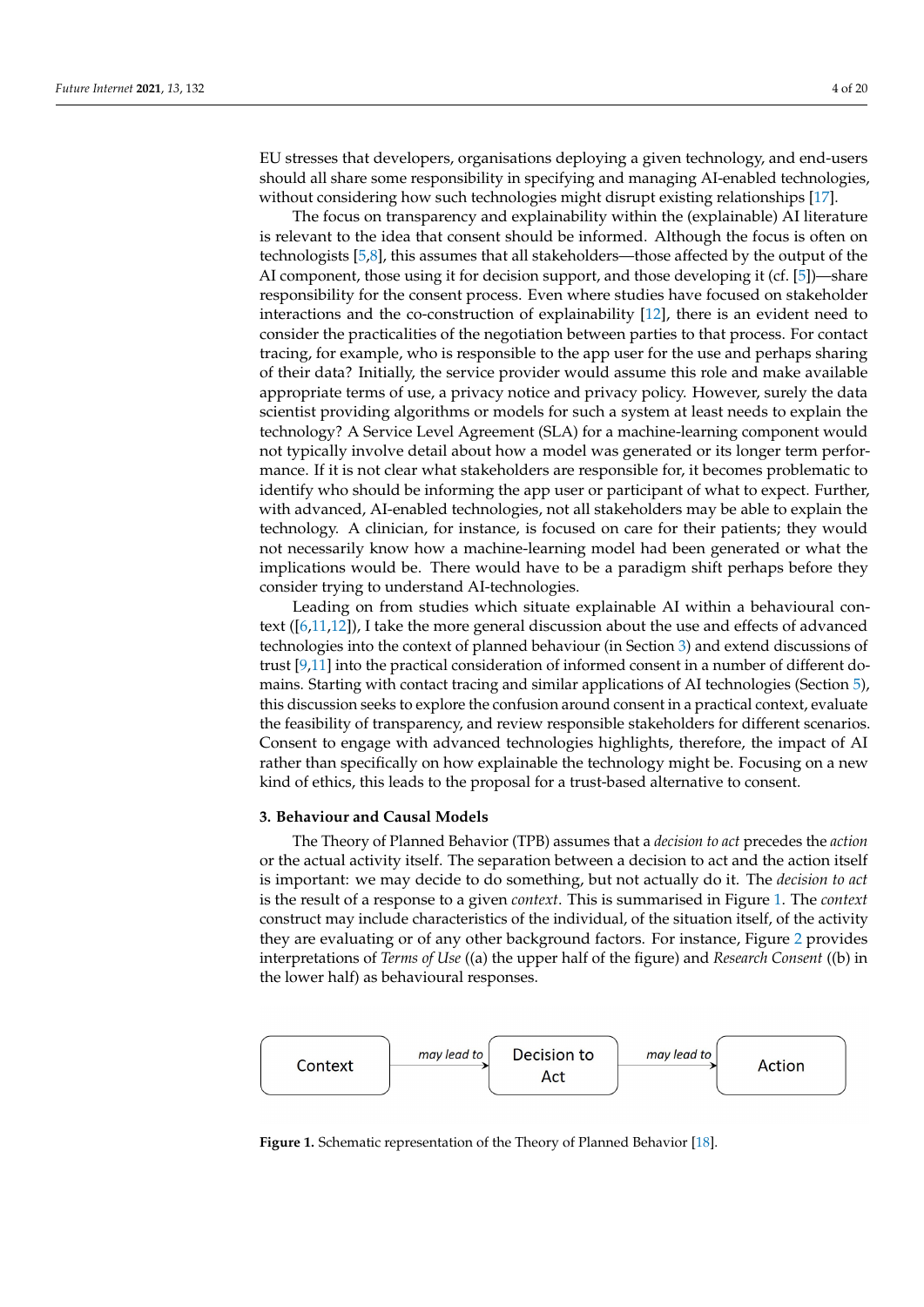<span id="page-4-1"></span>

**Figure 2.** TPB Interpretation of Behaviours associated with (**a**) *Terms of Use* and (**b**) *Research Consent*.

Someone wishing to sign up to an online service, for instance, would be presented with the *Choice* to use the service or not, which may depend on the *Information* they are provided about the service provider and the perceived *Utility* they might derive from using the service. The *context* for *Terms of Use* therefore comprises *Choice*, *Information* and *Utility*. By contrast, a potential research participant would decide whether or not to take part (develop a *Willingness to Engage*) based on *Respect* shown to them by the researcher, whether the researcher is well disposed towards them (*Benevolence*), and that research outcomes will be shared equitably across the community (*Justice*).

#### <span id="page-4-0"></span>**4. Informed Consent**

Although the concept can be traced back historically [\[19\]](#page-16-18), the definition of informed consent was formalised more recently after World War II in the Nuremberg Code [\[20\]](#page-16-19) and the Helsinki Declaration [\[21\]](#page-16-20). The emphasis is on:

"*Voluntary agreement to or acquiescence in what another proposes or desires; compliance, concurrence, permission.*" [\(https://www.oed.com/oed2/00047775\)](https://www.oed.com/oed2/00047775) (accessed on 12 May 2021).

For technology, terms of use focuses on an agreement between user and provider, defining usage and limiting liability:

"*[The] circumstances under which buyers of software or visitors to a public Web site can make use of that software or site*" [\[22\]](#page-16-21) as part of a "*binding contractual agreement*" [\[23\]](#page-16-22).

Indeed, Luger and her colleagues [\[24\]](#page-16-23) and subsequently Richards and Hartzog make explicit the link between terms of use and:

"*Consent [which] permeates both our law and our lives-particularly in the digital context*" (The term *consent* as used here will therefore include *terms of use*) [\[23\]](#page-16-22).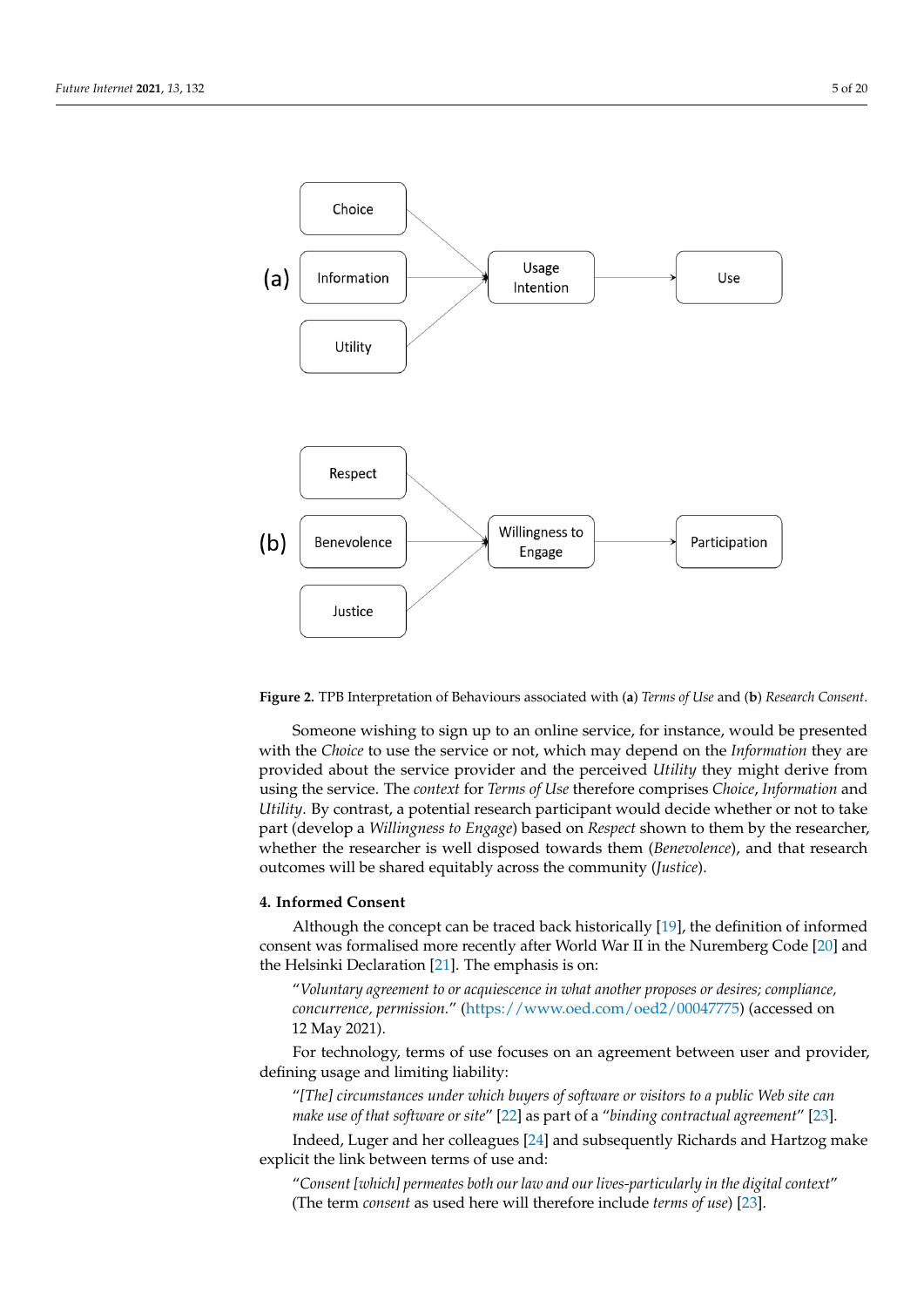In a medical or clinical context, and to counter the paternalism of earlier medical practice, the definition makes explicit who the main parties to the agreement are:

"*[the] process of informed consent occurs when communication between a patient and physician results in the patient's authorization or agreement to undergo a specific medical intervention*". [\(https://www.ama-assn.org/delivering-care/ethics/informed](https://www.ama-assn.org/delivering-care/ethics/informed-consent)[consent\)](https://www.ama-assn.org/delivering-care/ethics/informed-consent) (accessed on 12 May 2021).

There are other concerns, though. For clinical treatment, the patient is reliant on the clinician to improve their well-being, and there is no guarantee that they will understand the implications of the treatment proposed. Further, concerned about their health or general prognosis, they may not be emotionally fit to think objectively about the information that they have been given. Additionally, during a public health emergency, there may be a legal or moral obligation to disclose data, such as infection status. This implies a balance to be struck between individual rights and the common good.

In research terms, consent is seen as integral to respect for the autonomy of the research participant:

"*Respect for persons requires that subjects, to the degree that they are capable, be given the opportunity to choose what shall or shall not happen to them. This opportunity is provided when adequate standards for informed consent are satisfied.*" (Part C (1), [\[25\]](#page-16-24)).

Latterly and with the emphasis on the right to privacy (Art. 8 [\[14\]](#page-16-13)), consent is defined in data protection legislation as:

"*any freely given, specific, informed and unambiguous indication of the data subject's wishes by which he or she, by a statement or by a clear affirmative action, signifies agreement to the processing of personal data relating to him or her*" (Art. 4(11), [\[3\]](#page-16-2)).

Irrespective of context, all definitions assume the pre-requisite characteristics of voluntariness (freely given) and informed (understanding what another proposes or desires). It is not always clear, however, if these basic requirements are met or even possible. In a clinical context, apart from the assumption that patients are emotionally objective rather than directly reliant on the expertise of the clinician, the stakeholder relationship is unequal. Notwithstanding the right to religious tolerance [\[19\]](#page-16-18) assuming it be based on true autonomy [\[26\]](#page-16-25), clinical judgement is subordinate to uninformed or emotionally charged patient preference [\[27\]](#page-16-26). Putting clinician and patient on a more equal footing may be preferable and preserve the interests of all parties [\[28\]](#page-16-27).

The legal context, that is the requirements governing data protection and clinical practice, limits what can be done in practical terms in regard to resolving confounding issues associated with informed consent. Any such legislation will tend to be jurisdictionspecific, and like the COPI Regulations [\[29\]](#page-16-28) requiring the sharing of medical data, may be time- and domain-specific. It is also worth remembering in the context of data protection, that there are different requirements depending on the nature of the data themselves (Art. 6, 9 and 10 [\[3\]](#page-16-2)). These imply different legal bases, or justifications, to allow personal data to be processed. Consent (Art.  $6(1)(a)$ –(f), Art.  $9(2)(a)$ –(j), [\[3\]](#page-16-2)) is only one such legal basis, but has implications such as the data subject's right to object to processing or to withdraw the data (Chapter 3 [\[3\]](#page-16-2)). In a research study involving the processing of personal data, consent to participate may be different from the lawful basis covering the collection of the personal data (for instance, Art. 89, i.a., [\[3\]](#page-16-2)). Consequently, conflating data protection and research ethics consent may confuse the data subject/participant as well as restrict what a researcher can do with the data they collect, or worse still, undermine the researcher/participant relationship. Further, an institutional Research Ethics Committee (REC; also known as Institutional Review Board, IRB) or indeed a data protection review would need to consider whether consent refers to research participation only (clinical trial or other academic research studies), or a legal basis for data protection purposes, or both. By contrast, consent for technology use (*terms of use*) may be weighted against the user and in favour of the supplier. This may result from a failure to read or be able to read the conditions [\[24\]](#page-16-23), to differentiate technology-use contexts [\[30\]](#page-16-29), or even from a *de facto*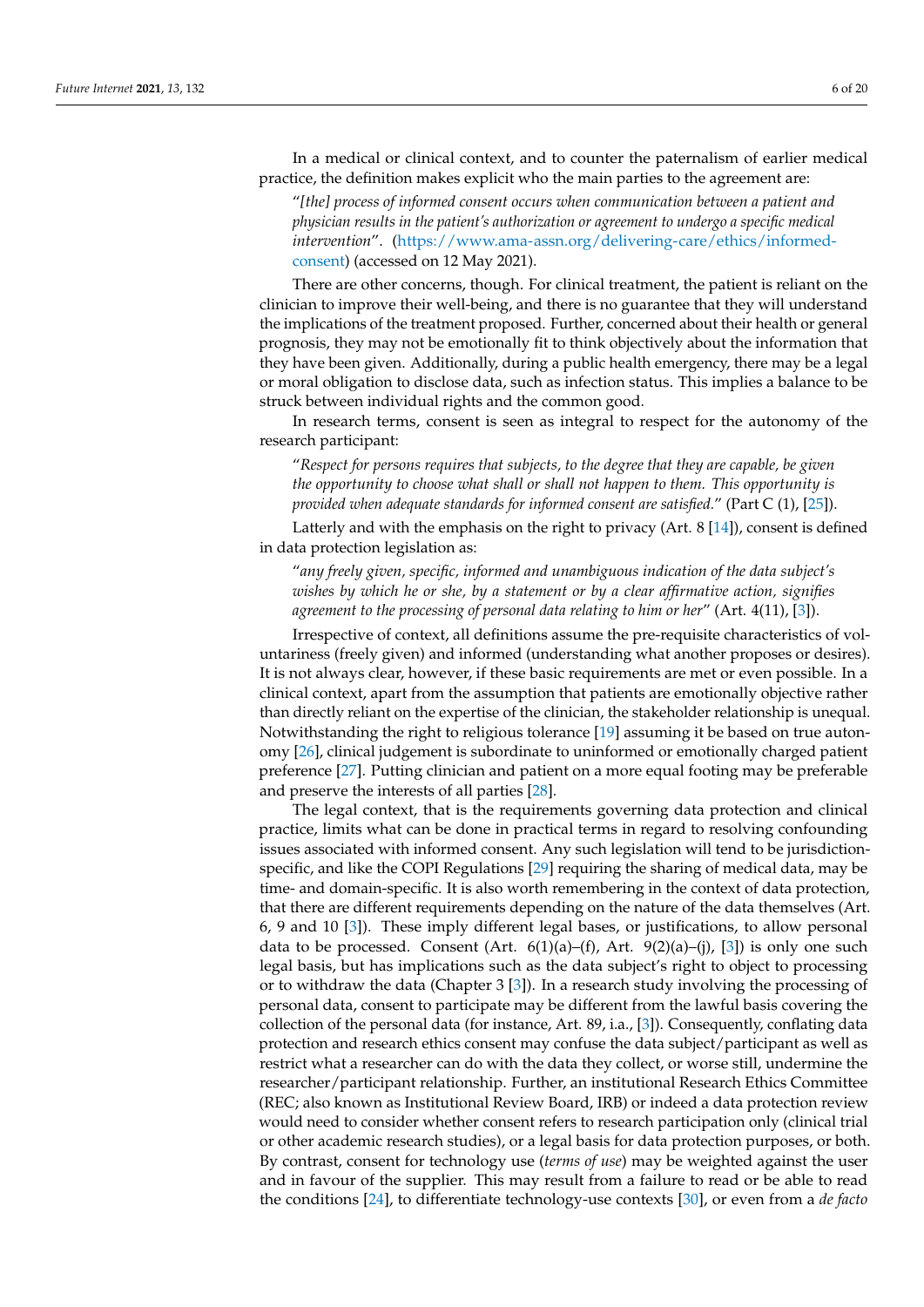assumption that app usage implies consent [\[22\]](#page-16-21). Notwithstanding these specific issues of the type of consent, the following sections consider first the governance of research ethics, before moving on to the various challenges regarding voluntary and informed consent from the research participant's perspective, and subsequently to implications for technology acceptance and adoption. The final subsection will give a definition of trust and describe how it applies to various different contexts where consent would normally be expected.

#### <span id="page-6-0"></span>*4.1. Applied Research Ethics*

Research ethics relates to more general applied ethical principles, which helps contextualise issues pertaining to informed consent. Research ethics review is often based on recommendations from the Belmont Report [\[25\]](#page-16-24), which echo similar values in medical ethics [\[31\]](#page-16-30), and assumes that activity is research [\[32\]](#page-17-0) rather than service evaluation, for instance. The primary focus includes:

- *Participant Autonomy* or *Respect for the Individual*: a guarantee to protect the dignity of the participant as well as respecting their willingness or otherwise to take part. This assumes that the researcher (including those involved with clinical research) have some expectation of outcomes and can articulate them to the potential participant. Deception is possible under appropriate circumstances [\[33\]](#page-17-1), including the use of placebos. Big data requires careful thought, since it shifts the emphasis away from individual perspectives [\[34\]](#page-17-2). In so doing, a more societally focused view may be more appropriate [\[35\]](#page-17-3). Originally, autonomy related directly to the informed consent process. However, the potential for big data and AI-enabled approaches suggests that this may need rethinking.
- *Beneficence* and *non-malevolence*: ensuring that the research will treat the participant well and avoid harm. This principle, most obvious for medical ethics, puts the onus on the researcher (or data scientist) to understand and control outcomes (see also [\[15,](#page-16-14)[17\]](#page-16-16)). Although there is no suggestion that the researcher would deliberately wish to cause harm, unsupervised learning may impact expected outcomes. Calls for transparency and the human-in-the-loop to intervene if necessary [\[8](#page-16-7)[,17\]](#page-16-16) imply a recognition that predictions may not be fixed in advance. Once again, the informed nature of consent might be difficult to satisfy.
- *Justice*: to ensure the fair distribution of benefits. The final principle highlights a number of issues. The CARE Principles [\[36\]](#page-17-4), originally conceived in regard to indigenous populations, stress the importance of ensuring that all stakeholders within research at least are treated equitably. For all its limitations, the trolley car dilemma [\[37\]](#page-17-5) calls into question the assessment of justice. During a public health emergency, and inherent in contact tracing, the issue is whether justice is better served by protecting the rights of the individual especially privacy over a societal imperative.

In general ethics terms, autonomy, beneficence/non-malevolence, and justice reflect a Kantian or deontological stance: they represent the rules and obligations which govern good research practice (for a useful summary on applied ethical theories, see [\[38\]](#page-17-6)). Utilitarianism—justifying the means on the basis of potential benefits—is subordinate to such obligations. However, Rawls' justice theory and different outcomes to the trolley-car dilemma motivate a re-evaluation of a simple deontological versus utilitarian perspective. Further, the socially isolating effect of the COVID-19 pandemic raises the question as to whether a move away from focusing on the individual and considering instead the individual as defined by the collective community is more appropriate (see [\[39\]](#page-17-7)). Indeed, the challenge comes when applying ethical principles in specific research environments [\[40](#page-17-8)[,41\]](#page-17-9), or medical situations [\[27\]](#page-16-26). Ethics review must therefore balance the potentially competing interests and expectations of research participants, researchers and the potential benefit to the community at large in determining what is ethically acceptable. At the same time, it is essential to consider whether the researcher or any other stakeholder can truly assess what the potential outcomes might be. In either case—individual versus community benefit, and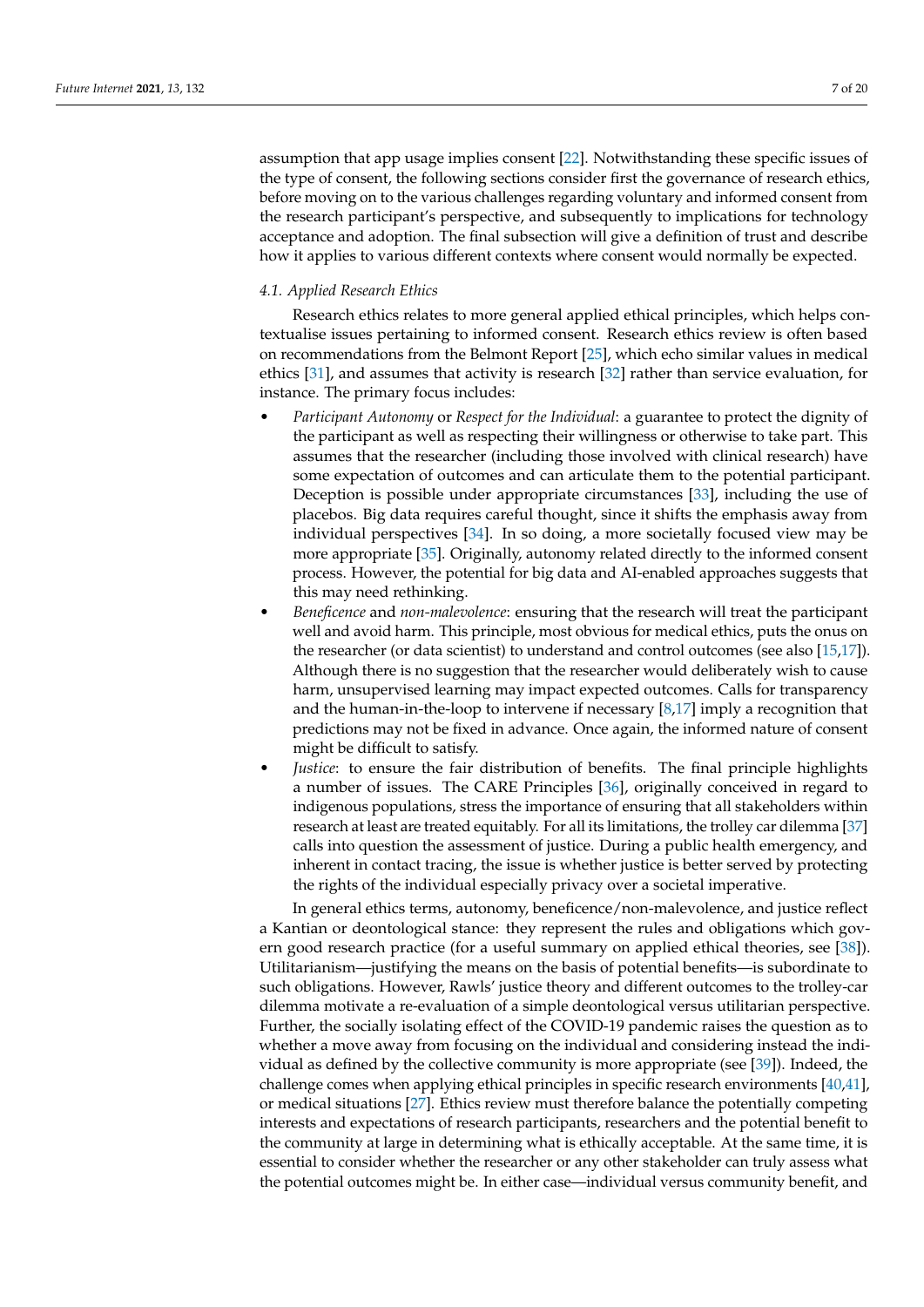the overall knowledge and transparency of the research involved—there needs to be an ongoing negotiation amongst stakeholders to agree on an acceptable approach.

#### <span id="page-7-0"></span>*4.2. Issues with Consent*

Leading on from the earlier discussion about confusions arising from consent, in this section I return to some specific issues with consent identified in the literature. As part of the consent process, a potential participant is provided detailed information covering what the research is about, what they as participant will be expected to do, and any potential risks or benefits to them. They are typically given an opportunity to discuss with the researcher or indeed anyone else for clarification. Ultimately, it is assumed that this will address the need to provide all the detail the research participant needs to make an informed decision about participation. Although there is some evidence to suggest both researchers and their participants are satisfied with the informed consent process [\[42\]](#page-17-10), this begs the question as to whether participants are able to make balanced decision based on that information—namely, their competence—but also whether they do in fact feel that they are free to make whatever decision they choose.

Researchers must consider the ability of their potential participants to assimilate and understand the information they can provide when requesting participation, therefore. This may be due to the capacity of the participant themselves, but also their understanding of the implications of the research on them and on others like them [\[43\]](#page-17-11). There are also indications that the amount of information provided [\[44\]](#page-17-12), and of issues such as potential risks and benefits may not be satisfactory in some contexts [\[45,](#page-17-13)[46\]](#page-17-14). At the same time, researchers tend to be concerned about regulatory compliance as opposed to balancing what the research goals are and how to manage risks and challenges [\[47\]](#page-17-15). Ultimately, though, participants may simply fail to understand the implications of what they are being asked to agree to [\[48\]](#page-17-16) or be unable to engage with the information provided [\[49\]](#page-17-17). They do however appreciate that researchers must balance multiple aspects of the proposed research and so would be prepared to negotiate on those terms with the researchers rather than be part of a regulatory compliance exercise [\[47\]](#page-17-15). Finally, whether researchers themselves are fully aware of the implications of what they are asking for patient or participant willingness to engage is not always clear [\[50\]](#page-17-18).

Just as Biros et al. [\[43\]](#page-17-11) highlight concerns about the broader, community implications of research, there are other social dimensions which should be considered. Nijhawan et al. [\[51\]](#page-17-19) and Kumar [\[52\]](#page-17-20), for instance, maintain that consent is really a Western construct. In their studies in India, they also stress that an independently made decision to participate could be influenced by institutional regard: patients may be influenced by an implicit trust in healthcare services, for example [\[51\]](#page-17-19). The cultural aspects here echo traditional differences between individualist and collectivist societies [\[53](#page-17-21)[,54\]](#page-17-22). Only the former would be used to putting their own wishes and needs above those of the community at large. Indeed, for some cultures, the concept of self exists only as it is part of and dependent on a collective group [\[39\]](#page-17-7). This may not be as simple as individualism versus collectivism though: European data protection legislation, for example, puts the rights of the individual above those of the collective, whereas the opposite is true in the USA [\[40\]](#page-17-8).

Nijhawan and his colleagues [\[51\]](#page-17-19) highlight a more general concern about the informed consent process: if there is implicit trust in an institution influencing the consent decision, then there are emotional issues which need consideration (see also [\[55\]](#page-17-23) on privacy; and [\[56\]](#page-17-24) on trust). Ethics review in the behavioural sciences was introduced to provide additional oversight for what may be seen as unnecessarily stressful for participants [\[57](#page-17-25)[,58\]](#page-17-26). However, this misses the point that potential participants may comply, and give their consent, because of a perceived power dynamic [\[59,](#page-17-27)[60\]](#page-17-28): the participant may feel obliged to do as they are told to please the researcher. Alternatively, they may simply trust that the researcher is competent and means well which in turn encourages them to trust the researcher [\[47,](#page-17-15)[48\]](#page-17-16). Indeed, there is anecdotal evidence that participants would prefer just to get on with the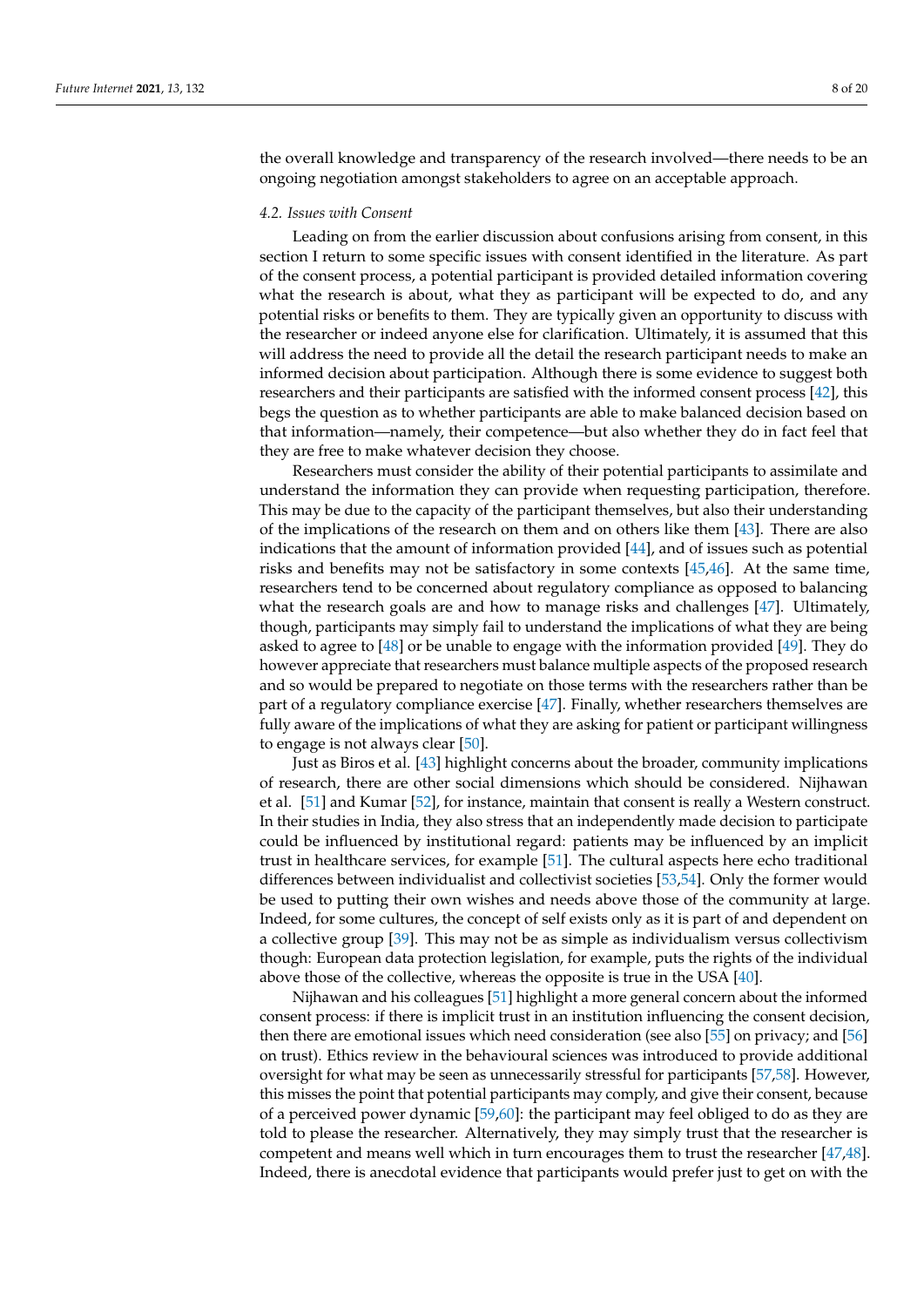research [\[48\]](#page-17-16); and in areas like clinical treatment, consent is almost irrelevant [\[61\]](#page-17-29). Whether or not the consent process really reflects true autonomy is not always clear [\[26\]](#page-16-25).

Like others, Nijhawan et al. [\[51\]](#page-17-19) make a distinction between consent (the formal agreement to engage based on participant competence) and assent (a less formal indication of such agreement). So, while a parent or guardian must provide legally based consent for their child to take part, the child themselves should provide assent. The latter is not legally required, but without it there is no monitoring of continuing motivation and willingness to carry on with participation. Assent is an informal agreement then which should be in place to preserve the quality of the research itself though not required by law. Irrespective of whether consent or assent, there is an argument which says it should be re-negotiated throughout a given research study [\[48,](#page-17-16)[62\]](#page-17-30). Otherwise, and learning from considerations around biobanks and the ongoing exploitation of samples, informed consent may become too broad to be effective [\[63\]](#page-17-31) and need continued review [\[64\]](#page-17-32).

Finally, perhaps most fundamentally, there is the question of whether consent based on full disclosure of information is practical (see Section [2](#page-1-0) above) or even desirable. There are contexts within which deliberate deception can be justified [\[33\]](#page-17-1), and where traditional informed consent is actually undermining research progress [\[65\]](#page-17-33). Similarly, as well as competence and the emotional implications of illness or duress discussed above, there are always cases where full disclosure may not be possible. One such example, which will be explored below, concerns public health emergencies and vaccination programs, as well as inadvertent third-party disclosures [\[66\]](#page-17-34). Even within a clinical context, O'Neill suggests informed consent be replaced with an informed request: extending that to research, the participant would effectively respect the researcher's competence and agree on that basis to proceed.

Given the nature and extent of issues raised in the literature, it is important to reconsider the purpose of the relationship between research participant and researcher in light of generalised deontological obligations such as autonomy (respect for the individual), benevolence and non-malevolence, and justice. In legal terms alone, problems with informed consent have been summarised thus [\[23\]](#page-16-22): consent may be *unwitting* (or unintentional) as in cases where acceptance is assumed by default [\[22\]](#page-16-21), non-voluntary or *coerced*, and *incapacitated* in that a full understanding is not possible [\[23\]](#page-16-22). With that in mind, empirical research is ultimately a negotiation between the researcher and participant, or indirectly between researcher and the data they can access. So, it is unclear whether the informed consent process is adequate to capture what is needed for regulatory compliance or even the reality of empirical research. A research participant is effectively prepared to expose themselves to the vulnerability that the research protocol may not provide the expected outcomes, but believe that the researcher respects them and their input; researchers will do what they can to support participants throughout the research lifecycle and consider the implications of eventual publication. The willingness to be vulnerable in this way has been discussed repeatedly in the trust literature within the social sciences for many years. After a review of implications for technology acceptance in the next section, discussion subsequently turns to the potential benefit of a trust-based approach to research participation.

#### <span id="page-8-0"></span>*4.3. Technology Acceptance*

How users decide to engage with technology, especially for services like contact tracing, needs to consider issues of consent. This is not always the case (see [\[23\]](#page-16-22)). Traditionally, causal models predicting technology adoption have focused particularly on features of the technology itself, such as perceived ease of use and perceived usefulness [\[67\]](#page-17-35). The *Context* (see Section [3\)](#page-3-0) derives solely from the technology. Other variables associated with technology uptake such as the demographics of potential adopters, any facilitating context and social influence have been identified as moderators, however [\[68\]](#page-17-36). McKnight, Thatcher and their colleagues combine these technology-based approaches with models of trust, however [\[69](#page-18-0)[–71\]](#page-18-1). In so doing, they extend the influence of social norms identified by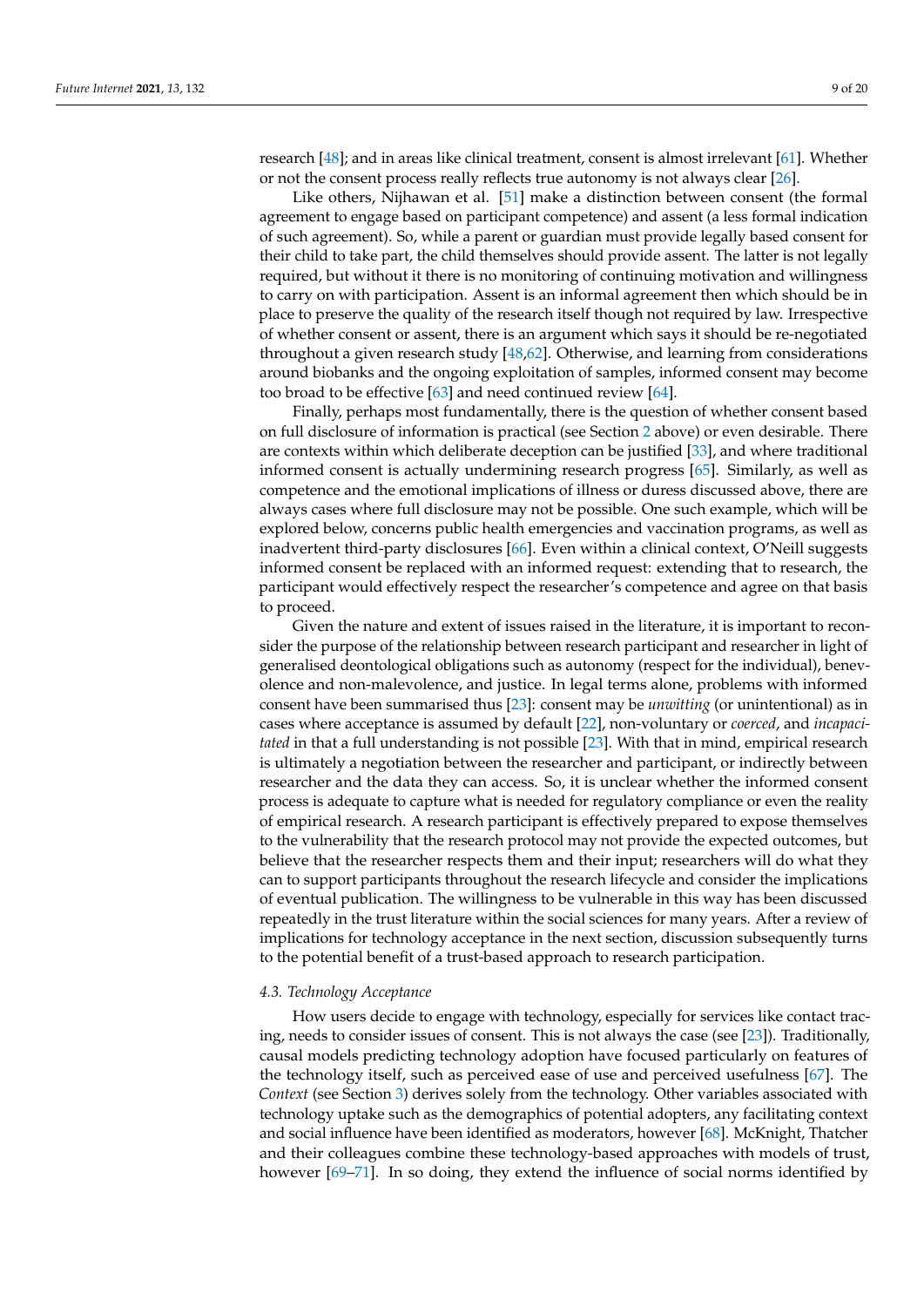Venkatesh [\[68\]](#page-17-36) to include a trust relationship with relevant human agents in the overall context within which a particular technology is used.

For the COVID-19 Public Health Emergency (PHE), contact tracing was seen as an effective tool in managing the pandemic. Early on in the pandemic, it was identified as one method among many which would be of use, given the balance between individual rights and societal benefit [\[72\]](#page-18-2). Concerns around privacy simply need careful management [\[73\]](#page-18-3). Later empirical studies have demonstrated a willingness to engage with the technology: perceived usefulness in managing personal risk outweighs both effort and privacy concerns [\[74](#page-18-4)[,75\]](#page-18-5). Perceived ease of use as predicted by standard causal models for technology acceptance [\[67\]](#page-17-35), therefore, was not seen as an issue.

By contrast the overall context for the introduction of contact tracing needs to be considered. The perceived failure in France, for instance, was due in part to a lack of trust in the government and how it was encouraging uptake [\[76\]](#page-18-6). Indeed, Rowe and his colleagues attribute this failure to a lack of cross-disciplinary planning and knowledge sharing, with attempts to force public acceptance of contact tracing perceived as coercive and therefore likely to lead to public distrust [\[76\]](#page-18-6). Introducing trust here is entirely consistent with McKnight and Thatcher's work (see above, refs. [\[69–](#page-18-0)[71\]](#page-18-1)). Without trust in the main stakeholders, as Rowe et al. found, adoption will be compromised.

Examining trust in the context of contact tracing usage brings the discussion back to consent. Given the shortcomings of consent across multiple contexts including terms of use, Richards and Hartzog [\[23\]](#page-16-22) argue for an approach which does not ignore basic ethical principles such as autonomy but rather empowers stakeholders to engage appropriately. They conclude that existing consent approaches should be replaced with a legally-based trust process. This would allow, they claim, obligations to protect and be discrete with participants and their data and to avoid manipulative practices. The present discussion takes this idea one stage further. In the next section, I review a common social psychological definition of trust as a continuous socially constructed agreement between parties. After that, this is applied to specific technology scenarios relevant to contact tracing, AI-enabled technologies and PHE.

#### <span id="page-9-0"></span>*4.4. Trust*

Many of the issues outlined above imply that there is a negotiation between different actors in research, or other activities like clinical treatment. While O'Neill discourages replacing the informed consent process with a "ritual of trust" [\[66\]](#page-17-34), and notwithstanding the importance of general trust in healthcare in making consent decisions [\[51\]](#page-17-19), it is unclear how consent and trust relate to one another. Roache positions consent as an important part of encouraging good practice in order to introduce a debate on trust and consent [\[77\]](#page-18-7). Eyal, however, rejects an unqualified assumption that informed consent promotes trust in medical care in general [\[78\]](#page-18-8). He questions [\[79\]](#page-18-9) the utilitarian approach proposed by Tännsjö [\[80\]](#page-18-10) and the social good arguments of Bok [\[81\]](#page-18-11). However, and regardless of the relative strength of the arguments in this exchange, both Bok and Tännsjö contextualise informed consent within a social negotiation between actors: in their case, patient and clinician. In a research study, researcher and participant may similarly not be on equal footing in terms of competence and understanding. Yet they continue to engage [\[47,](#page-17-15)[48\]](#page-17-16).

Defining trust can be problematic [\[82](#page-18-12)[,83\]](#page-18-13). However, and with specific reference to the inferred vulnerability of the research participant, for the present discussion, one helpful definition was offered by Mayer and his colleagues:

"*. . . the willingness of a party to be vulnerable to the actions of another party based on the expectation that the other will perform a particular action important to the trustor, irrespective of the ability to monitor or control that other party.*" Ref. [\[84\]](#page-18-14)

Trust is therefore the response by a trustor to perceived trustworthiness indicators of benevolence, competence (or ability) and integrity in the trustee.

This is summarised in Figure [3.](#page-10-1) Like the TPB-based visualisations for *Terms of Use* and *Research Consent* in Figure [2](#page-4-1) in Section [3](#page-3-0) above, the assumption is that a *Willingness to*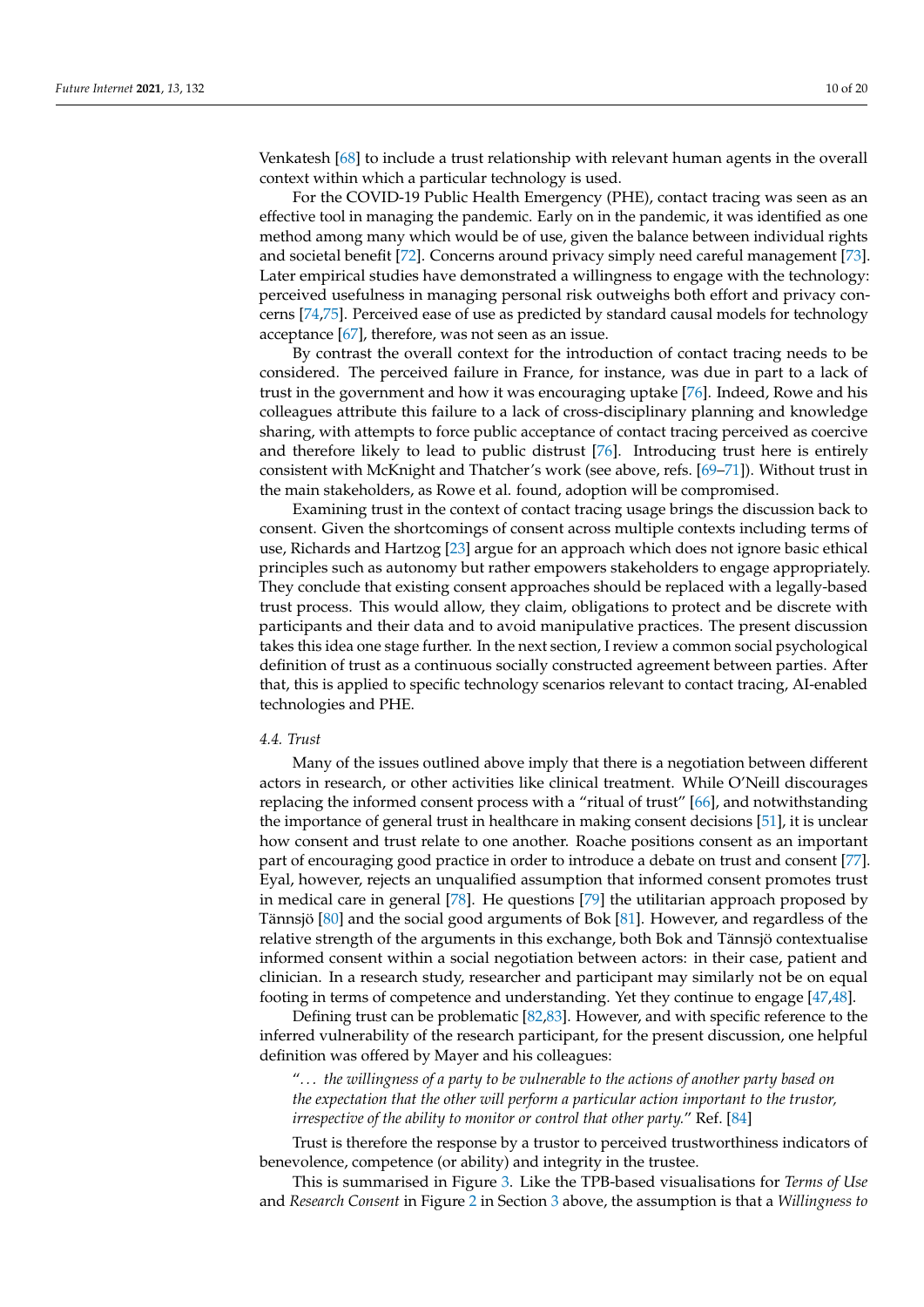*Trust* in Mayer et al.'s conception [\[84\]](#page-18-14) is a response to trustworthiness indicators as *context*. The separation between *Willingness to Trust* and *Trust* itself is important. Once the trustor actually trusts the trustee, they may still continue to reassess the trustworthiness indicators. In so doing, their willingness may be undermined. They lose trust, and the trustee must now act in order to rebuild the lost trust. Trust becomes a constant negotiation, therefore.

<span id="page-10-1"></span>

**Figure 3.** A Schematic Representation of Trust Behaviours.

To expand on this, trust is socially constructed [\[85\]](#page-18-15) as an ongoing dialogue between exposure to risk and an evaluation of the behaviours of others [\[86\]](#page-18-16). Undermining any one of the individual trustworthiness indicators leads to a loss of trust even distrust and a need to repair the original trust response [\[87\]](#page-18-17) if the relationship is to continue. Trust repair depends on a willingness to identify issues, take responsibility to address them and contextualise behaviours within a narrative that makes sense to the trustor [\[88](#page-18-18)[,89\]](#page-18-19). As such, I maintain, this behavioural perspective on trust reflects well Bok's call for one party to accept the potential limitations of another whilst continuing to evaluate and re-evaluate their behaviour [\[81\]](#page-18-11).

In a research context, basing the agreement to participate on the assumed trust between researcher and participant can account for the observed pragmatic approach to informed consent [\[48\]](#page-17-16). Over time, a trust relationship in a research study will depend on the maintenance by the researcher of their reputation for integrity, competence and benevolence towards the research participant [\[88–](#page-18-18)[92\]](#page-18-20). However, there is empirical evidence for a willingness to compromise: technology adoption would not be possible without it [\[70](#page-18-21)[,71](#page-18-1)[,93](#page-18-22)[,94\]](#page-18-23). Further, trust may generalise across related areas, which would be beneficial for a research study itself and its context [\[95–](#page-18-24)[97\]](#page-18-25). Leaving aside the specific issue of whether this is simply a different definition or approach to informed consent, a trust-based approach may well describe what happens in decisions to engage with research more closely than anticipated by regulatory control or governance frameworks [\[47\]](#page-17-15). Adopting a trust-based perspective derived from Mayer et al.'s definition [\[84\]](#page-18-14) would need to consider how to demonstrate the trustworthiness indicators of integrity, benevolence and competence in pertinent research activities. This will be termed trust-based consent in the discussion below.

#### <span id="page-10-0"></span>**5. Scenarios**

Notwithstanding any legal obligations under clinical practice and data protection regulations, to evaluate the concept of trust-based research consent, this section considers three different scenarios with specific relevance to the COVID-19 pandemic and beyond. Throughout the discussion above, I have used contract tracing as a starting point. Identifying the transmission paths of contagious diseases with such technology has been around as a concept for some time [\[98\]](#page-18-26). However, this has potential implications for privacy including the inadvertent and unconsented disclosure of third parties from a consent perspective. It has been noted that human rights instruments make provision for when community imperatives supersede individual rights (Art. 8 §2, [\[14\]](#page-16-13)); and trust in government has had implications for the acceptance and success of tracing applications, for instance [\[76,](#page-18-6)[99\]](#page-18-27). For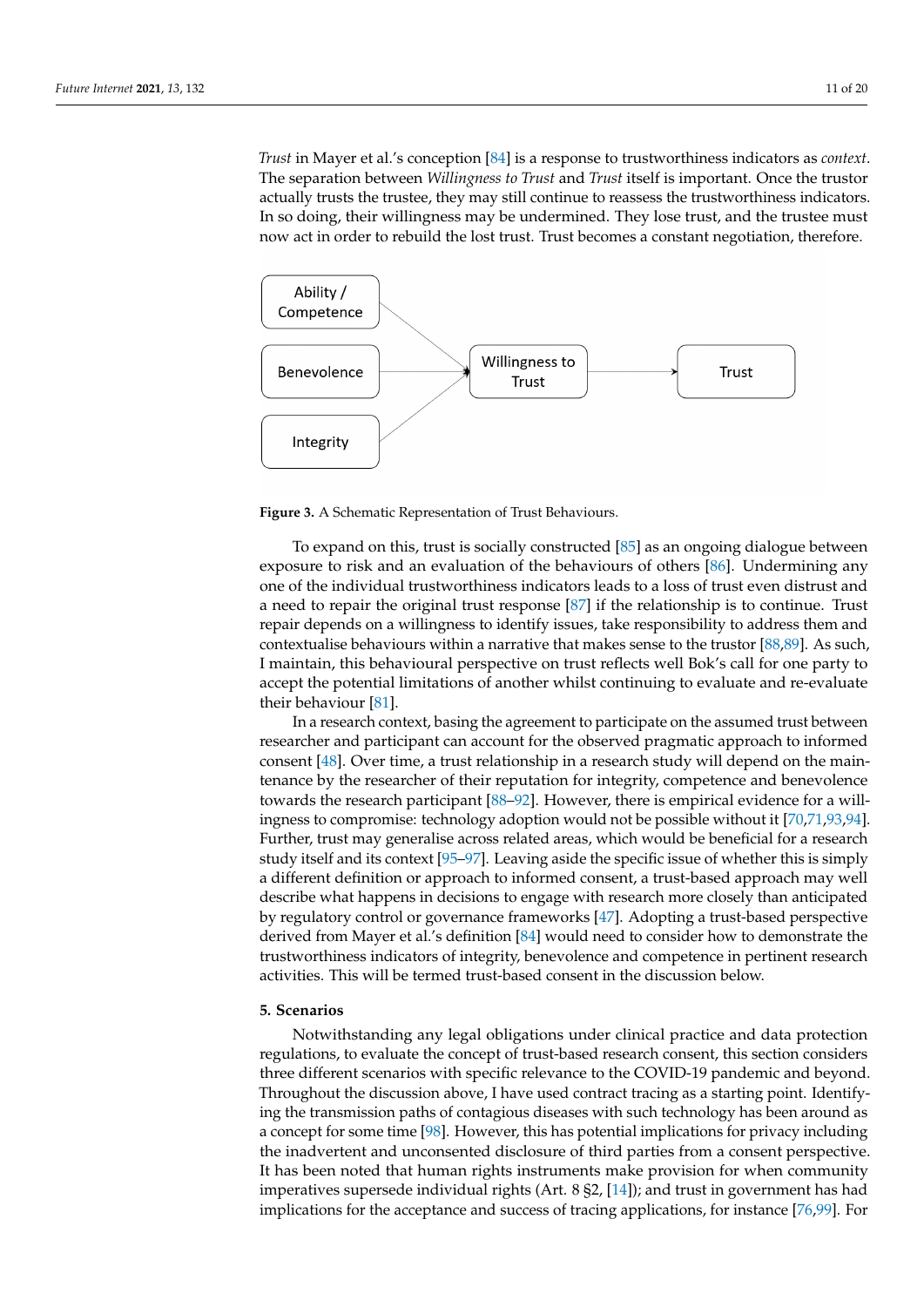representative research behaviours, therefore, it is important to consider the implications of current informed consent procedures in research ethics as well as from the perspective of trust-based consent introduced above.

- *Contact tracing*: During the COVID-19 pandemic, there has been some discussion about the technical implementation [\[100\]](#page-18-28) and how tracing fits within a larger sociotechnical context [\[101\]](#page-18-29). Introduction of such applications is not without controversy in socio-political terms [\[76](#page-18-6)[,102\]](#page-18-30). At the same time, there is a balance to be struck between individual rights and the public good [\[103\]](#page-19-0); in the case of the COVID-19 pandemic, the social implications of the disease are almost as important as its impact on public and individual health [\[104\]](#page-19-1). Major challenges include:
	- **–** Public Opinion;
	- **–** Inadvertent disclosure of third party data;
	- **–** Public/Individual responses to alerts.
- *Big Data Analytics*: this includes exploiting the vast amounts of data available typically via the Internet to attempt to understand behavioural and other patterns [\[105,](#page-19-2)[106\]](#page-19-3). Such approaches have already shown much promise in healthcare [\[107\]](#page-19-4), and with varying degrees of success for tracing the COVID-19 pandemic [\[108\]](#page-19-5). There are, however, some concerns about the impact of big data on individuals and society [\[109](#page-19-6)[,110\]](#page-19-7). Major challenges include:
	- **–** Identification of key actors;
	- **–** Mutual understanding between those actors;
	- **–** Influence of those actors on processing (and results).
- *Public Health Emergency Research*: multidisciplinary efforts to understand, inform and ultimately control the transmission and proliferation of disease (see for instance [\[111\]](#page-19-8)) as well as social impacts [\[99,](#page-18-27)[104\]](#page-19-1), and to consider the long-term implications of the COVID-19 pandemic and other PHEs [\[112\]](#page-19-9). Major challenges include:
	- **–** Changes in research focus;
	- **–** Changes introduced as research outcomes become available;
	- **–** Respect for all potential groups;
	- **–** Balancing individual and community rights;
	- **–** Unpredicted benefits of research data and outcomes (e.g., in future).

Table [A1](#page-15-0) in Appendix [A](#page-15-1) summarises perspectives relating to *informed consent* and *trust-based consent* relating to the three related activities: contact tracing, big data and issues pertinent to research during a PHE as described above. Each of these scenarios needs to be contextualised within different perspectives: the broader socio-political context, the wider delivery ecosystem, and historical and community-benefit aspects, respectively. Traditional informed consent for research would be problematic for different reasons in each case as summarised. If run in connection with or as part of data protection informed consent, any risk of research participants stopping their participation may result in withdrawal of research data unless a different legal basis for processing can be found.

In all three cases, it is apparent that a simple exchange between researcher and research participant is not possible. There are other contextual factors which must be taken into account and which may well introduce additional stakeholders. There are also external factors—contemporary context, a relevant underlying ecosystem setting expectations, and a dynamic and historical perspective which may introduce both types of factors from the other two scenarios—which would indicate at the very least that each contextualised agreement must be re-validated, and that the consent cannot be assumed to remain stable as external factors influence the underlying perceptions of the actors involved. Trust would allow for such contextualisation and implies a continuous negotiation.

#### **6. Discussion and Recommendations**

The existing informed consent process clearly poses several problems, not least the potential to confuse research participants about what they are agreeing to: use of an app,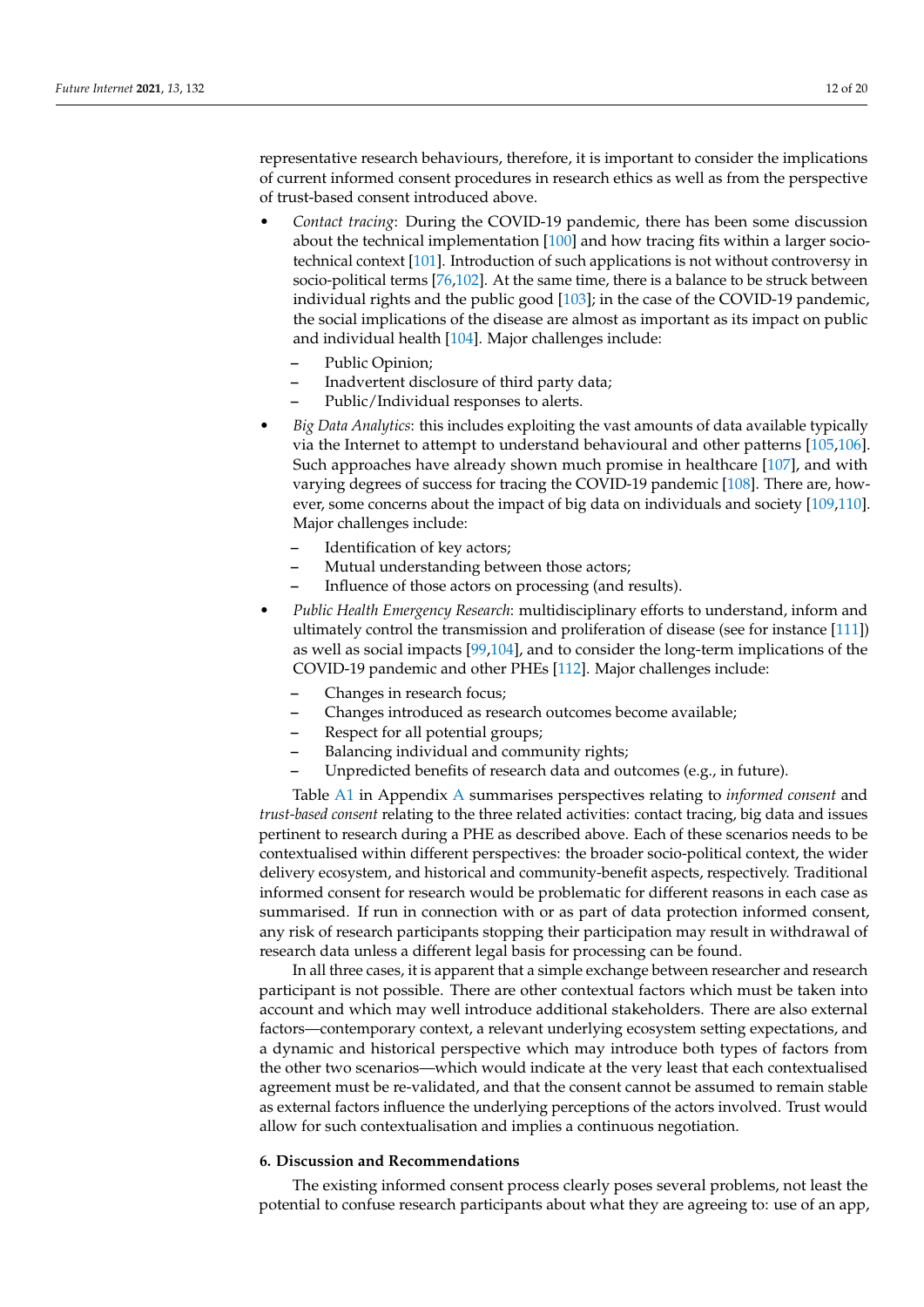the processing of their personal data, undergoing treatment, or taking part in a research study. This situation would be exacerbated where several such activities co-occur. Indeed, it is not unusual for research studies to include collection of personal data as part of the research protocol. However, there are more challenging issues. Where the researcher is unable to describe exactly what should happen, what the outcomes might be, and how data or participant engagement will be used, then it is impossible to provide sufficient information for any consent to be fully informed. The literature in this area provides some evidence too that research participants may well wish to engage without being overwhelmed with detail they do not want or may not understand. There is an additional complication where multiple stakeholders, not just the researcher, may be involved in handling and interpreting research outcomes. Any such stakeholders should be involved in or at least represented as part of the discussion with the research participant. All of this suggests that there needs to be some willingness to accept risk: participants must trust researchers and their intentions.

#### *6.1. Recommendations for Research Ethics Review*

Such a trust-based approach would, however, affect how RECs/IRBs review research submissions. Most importantly, reviewers need to consider the main actors involved in any research and their expectations. This suggests a number of main considerations during review:

- 1. The research proposal should first describe in some detail the trustworthiness basis for the research engagement. I have used characteristics from the literature—integrity, benevolence, and competence—though others may be more appropriate such as reputation and evidence of participant reactions in related work.
- 2. The context of the proposed research should be disclosed, including the identification of the types of contextual effects which might be expected. These may include the general socio-political environment, existing relationships that the research participant might be expected to be aware of (such as clinician–patient), and any dynamic effects, such as implications for other cohorts, including future cohorts. Any such contextual factors should be explained, justified and appropriately managed by the researcher.
- 3. The proposed dialogue between researcher and research participant should be described, how it will be conducted, what it will cover, and how frequently the dialogue will be repeated. This may depend, for example, on when results start to become available. The frequency and delivery channel of this dialogue should be simple for the potential research participant. This must be justified, and the timescales realistic. This part of the trust-based consent process might also include how the researcher will manage research participant withdrawal.

The intention with such an approach would be to move away from the burdensome governance described in the literature (see [\[47](#page-17-15)[,48\]](#page-17-16), for instance), instead focusing on what is of practical importance to enter into a trust relationship and what might encourage a more natural and familiar communicative exchange with participants. Traditional information such as the assumed benefits of the research outcomes should be confined to the research ethics approval submission; it may not be clear to a potential research participant how relevant that may be for them to make a decision to engage. Review ultimately must consider the *Context* (see Section [3](#page-3-0) above) within which a participant develops a *Willingness to Engage*.

The ethics review process thereby becomes an evaluation not only a consideration of the typical cost–benefit to the research participant, but rather of how researcher and research participant are likely to engage with one another to collaborate effectively on an equal footing and sharing the risks of failure. The participant then becomes a genuine actor within the research protocol rather than simply a subject of observation.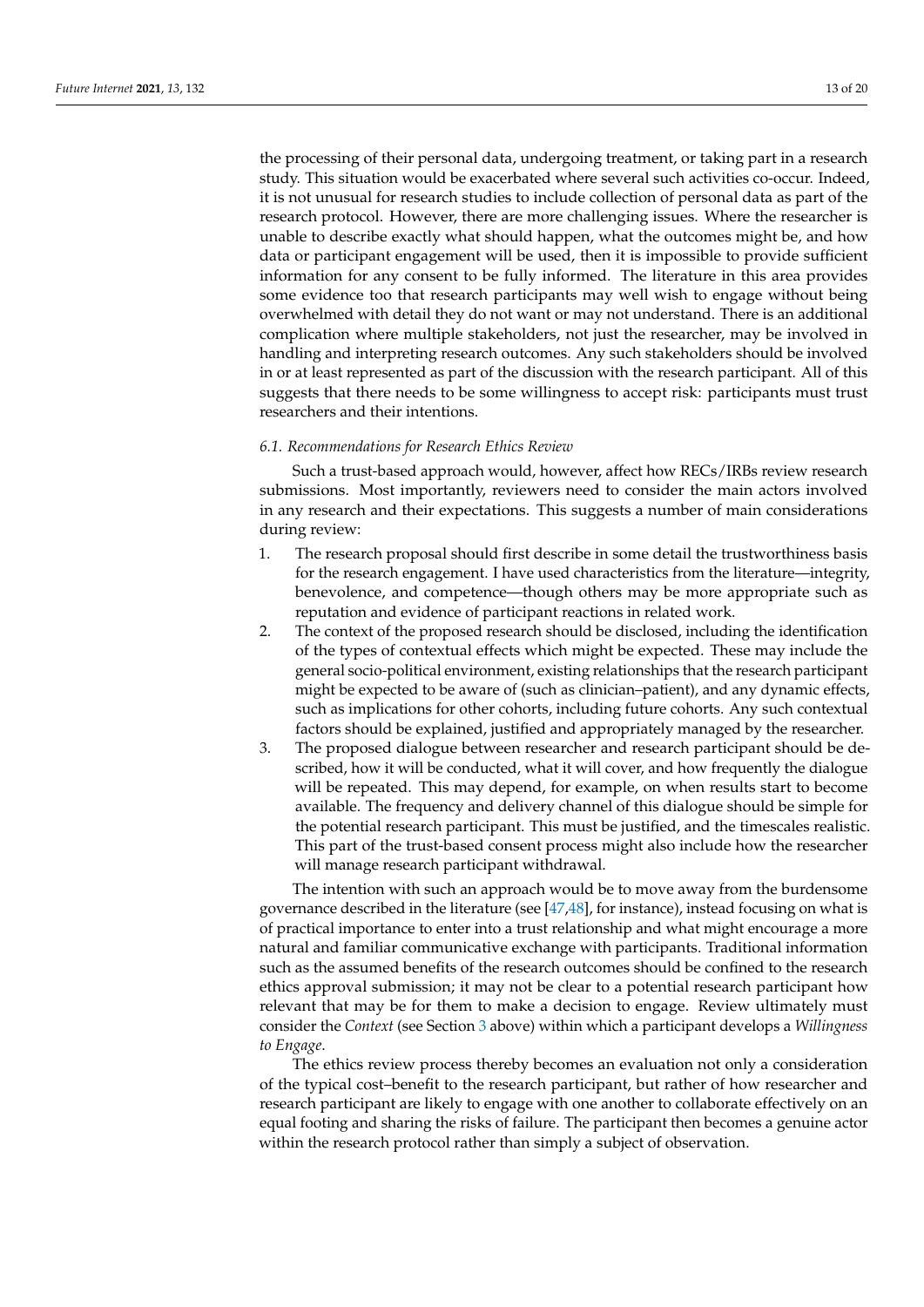#### *6.2. Recommendations for the Ethical Use of Advanced Technologies*

Official guidance tends to focus on data governance [\[13](#page-16-12)[,15\]](#page-16-14) or on the obligations of technologists to provide robust, reliable and transparent operation [\[16,](#page-16-15)[17\]](#page-16-16). However, I have emphasised in the previous discussion that it is essential to consider the entire ecosystem where advanced, AI-enabled technologies are deployed. These technologies are an integral part of a broader socio-technical system.

The data scientist providing the technology to a service provider and the service provider themselves must take into account a number of factors:

- 1. Understand who the main actors are. Each domain (healthcare, eCommerce, social media, and so forth) will often be regulated with specific obligations. More importantly though, I maintain, would be the interaction between end user and provider, and the reliance of the provider on the data scientist or technologist. These actors would all influence the trust context. So how they contribute needs to be understood.
- 2. Understand what their expectations are. Once the main actors have been identified, their individual expectations will influence how they view their own responsibilities and how they believe the other actors will behave. This will contextualise what each expects from the service or interaction, and from one another.
- 3. Reinforce *competence, integrity* and *benevolence* (from [\[84\]](#page-18-14)). As the defining characteristics of a trust relationship outlined above, each of the actors has a responsibility to support that relationship, and to avoid actions which would affect trust. Inadvertent or unavoidable problems can be dealt with ([\[88,](#page-18-18)[89\]](#page-18-19)). Further, occasional (though infrequent [\[23\]](#page-16-22)) re-affirmation of the relationship is advantageous. So, ongoing communication between the main actors is important in maintaining trust (see also [\[12\]](#page-16-11)).

Just as a trust-based approach is proposed as an alternative to the regulatory constraint of existing deontological consent processes, I suggest that the main actors share a responsibility to invest in a relationship. In ethical terms, this is more consistent with Floridi's concept of *entropy* [\[113\]](#page-19-10): each actor engages with the high-level interaction (e.g., contact tracing) in support of common beliefs. Rather than trying to balance individual rights and the common good, this assumes engagement by the main actors willing to expose themselves to vulnerability (because outcomes are not necessarily predictable at the outset) and therefore invest jointly towards the success of the engagement.

#### **7. Future Research Directions**

Based on existing research across multiple domains, I have presented here a trustbased approach to consent. This assumes an ongoing dialogue between trustor (data subject, service user, research participant, patient) and trustee (data controller, service provider, researcher, clinician). To a large extent, this echoes what Rohlfing and her colleagues describe as a co-constructed negotiation around explainability in AI between explainer and explainee [\[12\]](#page-16-11). However, my trust-based approach derives from social psychological terms and therefore accepts vulnerability. None of the stakeholders are assumed to be infallible. Any risk to the engagement is shared across them all. This would now benefit from empirical validation.

Firstly, and following some of the initial work by Wiles and her colleagues [\[47\]](#page-17-15), trustors of different and representative categories could provide at least two different types of responses: their attitudes and perceptions of current consent processes, backed up with ethnographic observation of how they engage with those processes currently. Secondly, expanding on proposals by Richards and Hartzog [\[23\]](#page-16-22) as applied not only in the US but also in other jurisdictions, engaging with service providers, researchers and clinicians asked to provide their perspective on how they currently use the consent process and what a trustbased negotiation would mean to them in offering the services or engaging with trustors as described here. Third, it is important to compare the co-construction of explainability for AI technologies (which assumes understanding is enough for acceptability) and the negotiation of shared risk implied by a trust-based approach to consent. If understanding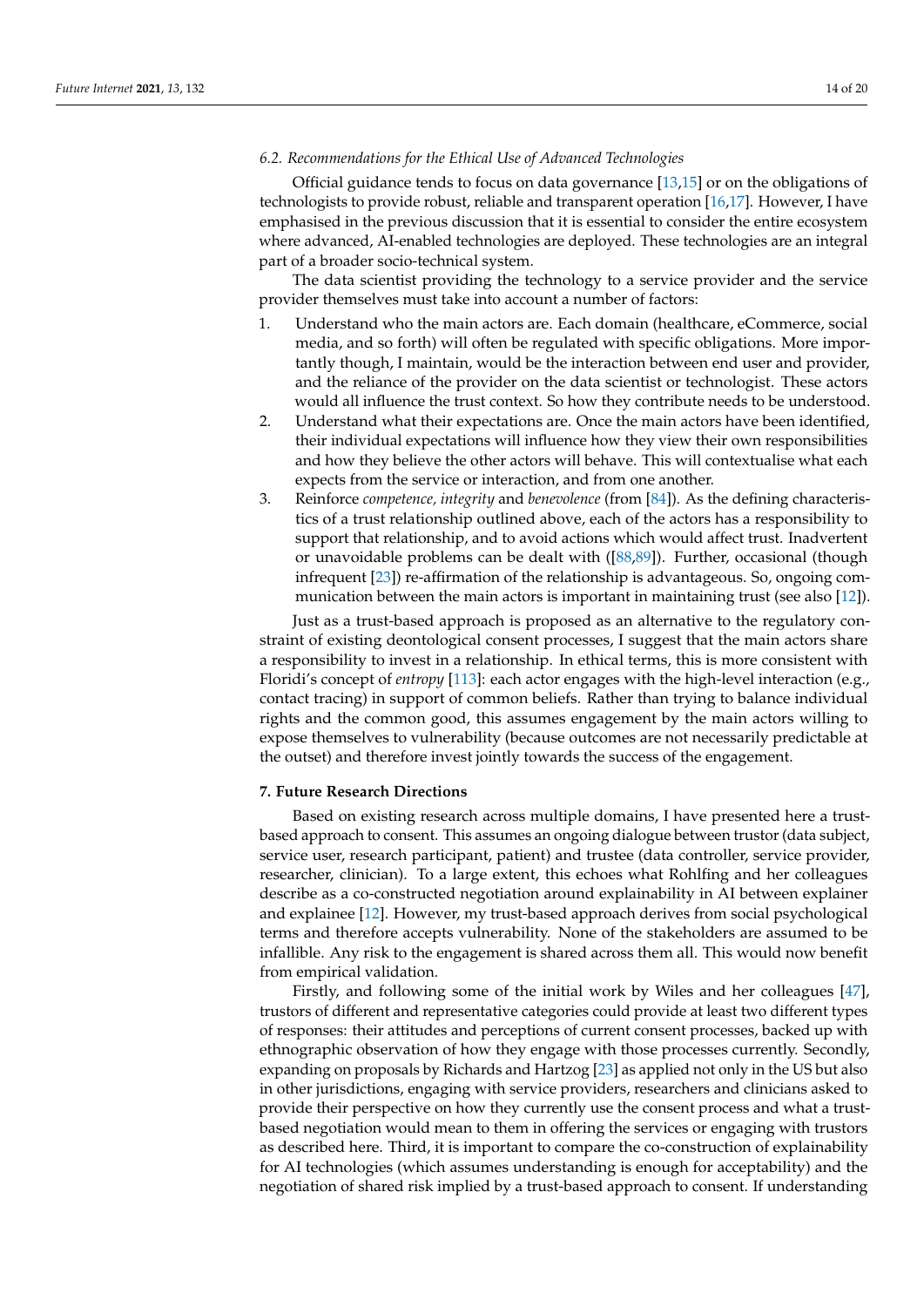the technology alone proves insufficient, then informed consent to formalise the voluntary agreement to engage is not enough either.

Synthesising these findings would provide concrete proposals for policy makers, as well as a basis to critically evaluate existing guidance on data sharing and the development and deployment of advanced technologies.

#### **8. Conclusions**

In this paper, I have suggested a different approach to negotiating ongoing consent (including terms of use) from the traditional process of informed consent or unwitting acceptance of terms of use, based on the definition of trust from the social psychology literature pertaining to person-to-person interactions. This was motivated by four sets of observations: firstly, that informed consent has different implications in different situations such as data protection, clinical trials or interventions, or research, and known issues with terms of use for online services. Secondly, the research literature highlights multiple cases where the assumptions relating to informed consent do not hold, and terms of use are typically imposed rather than informed and freely given. Thirdly, there may be contexts which are more complex than a simple exchange between two actors: researcher and research participant, or service user and service provider. Finally, even explainability for AI technologies may rely on a co-constructed understanding of outputs between the main stakeholders. Reviewing common activities during the COVID-19 pandemic, but also relevant to any Public Health Emergency, I have stressed that the broader sociopolitical context, the socio-technical environment within which big data analytics are implemented, and the historical relevance of PHE research complicates a straight-forward informed consent process. Further, researchers may simply not be in a position to predict or guarantee expected research outcomes making fully informed consent problematic. I suggest that this might better be served by a trust-based approach. Trust, in traditional definitions in the behavioural sciences, is based on an acceptance of vulnerability to unknown outcomes, a shared responsibility for those outcomes. In consequence, a more dynamic trust-based negotiation in response to situational changes over time is called for. This, I suggest, could be handled with a much more communication-focused approach, with implications for research ethics review, as well as AI-enhanced services. Moving forward, there needs to be discussion with relevant stakeholders, especially potential research participants and researchers themselves, to understand their expectations and thereby validate the arguments presented here exploring how a trust-based consent process might meet their requirements. Finally, although I have contextualised the discussion here against the background of the coronavirus pandemic, other test scenarios need to be explored to evaluate whether the same factors apply.

**Funding:** This work was funded in part by the European Union's Horizon 2020 research and innovation programme under grant agreement No 780495 (project BigMedilytics). *Disclaimer*: Any dissemination of results here presented reflects only the author's view. The Commission is not responsible for any use that may be made of the information it contains. It was also supported, in part, by the Bill & Melinda Gates Foundation [INV-001309]. Under the grant conditions of the Foundation, a Creative Commons Attribution 4.0 Generic License has already been assigned to the Author Accepted Manuscript version that might arise from this submission.

**Data Availability Statement:** Not Applicable, the study does not report any data.

**Conflicts of Interest:** The author declares no conflict of interest.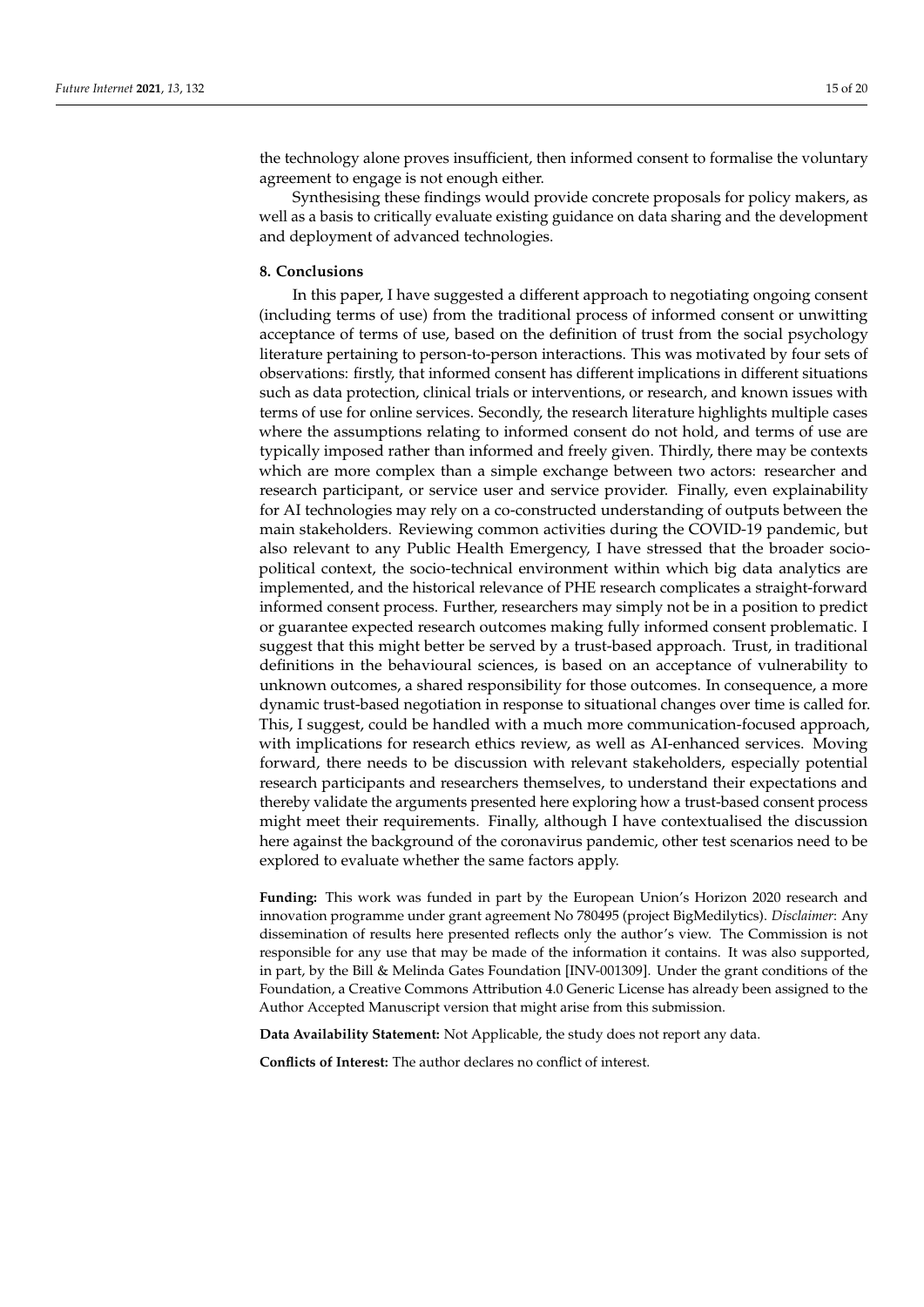# **Appendix A**

| Table A1. Summary of Issues across Domains. |  |  |
|---------------------------------------------|--|--|
|---------------------------------------------|--|--|

<span id="page-15-1"></span><span id="page-15-0"></span>

| Domain                       | Challenges                                                                                                                                                                                                                                                                                                                                                                                                                                                      | <b>Informed Consent</b>                                                                                                                                                                                                                                                                                                                                                                                                                                                                                                                                                                                                                                         | <b>Trust-Based Consent</b>                                                                                                                                                                                                                                                                                                                                                                                                                                                                                                                                                                                                                                                                                                                                                                                                                                                                                                                                                             |
|------------------------------|-----------------------------------------------------------------------------------------------------------------------------------------------------------------------------------------------------------------------------------------------------------------------------------------------------------------------------------------------------------------------------------------------------------------------------------------------------------------|-----------------------------------------------------------------------------------------------------------------------------------------------------------------------------------------------------------------------------------------------------------------------------------------------------------------------------------------------------------------------------------------------------------------------------------------------------------------------------------------------------------------------------------------------------------------------------------------------------------------------------------------------------------------|----------------------------------------------------------------------------------------------------------------------------------------------------------------------------------------------------------------------------------------------------------------------------------------------------------------------------------------------------------------------------------------------------------------------------------------------------------------------------------------------------------------------------------------------------------------------------------------------------------------------------------------------------------------------------------------------------------------------------------------------------------------------------------------------------------------------------------------------------------------------------------------------------------------------------------------------------------------------------------------|
| Contact<br>Tracing           | The socio-political context within which<br>the app is used or research is carried out.<br>Media reporting, including fake news, can<br>influence public confidence                                                                                                                                                                                                                                                                                             | One-off consent on research engagement or upon app<br>download may not be sufficient as context changes.<br>Retention may be challenging depending on<br>trustworthiness perceptions of public authorities and<br>responses to media reports leading to app/research study<br>abandonment (i.e., the impact and relevance of context<br>which may have nothing to do with the actual<br>app/research)                                                                                                                                                                                                                                                           | Researchers (app developers) may need to demonstrate integrity and<br>benevolence on an ongoing basis, and specifically when needed in<br>response to any public concerns around data protection, and to any<br>misuse or unforeseen additional use of data. Researchers must<br>therefore communicate their own trustworthiness and position<br>themselves appropriately within a wider socio-political context for<br>which they may feel they have no responsibility. It is their<br>responsibility, however, to maintain the relationship with relevant<br>stakeholders, i.e., to develop and maintain trust.                                                                                                                                                                                                                                                                                                                                                                      |
| <b>Big Data</b><br>Analytics | The potential disruption to an existing<br>ecosystem-e.g., the actors who are<br>important for delivery of service, such as<br>patient and clinician for healthcare, or<br>research participant and researcher for<br>Internet-based research. Technology may<br>therefore be disruptive to any such<br>existing relationship. Further, unless the<br>main actors are identified, it would be<br>difficult to engage with traditional<br>approaches to consent. | Researcher (data scientist) may not be able to disclose all<br>information necessary to make a fully informed decision,<br>not least because they may only be able to describe<br>expected outcomes (and how data will be used) in general<br>terms. The implications of supervised and unsupervised<br>learning may not be understood. Not all beneficiaries can<br>engage with an informed consent process (e.g., clinicians<br>would not be asked to consent formally to data analytics<br>carried out on their behalf; for Internet-based research, it<br>may be impractical or ill-advised for researchers to contact<br>potential research participants). | Data scientists need to engage in the first instance with domain<br>experts in other fields who will use their results (e.g., clinicians in<br>healthcare; web scientists etc. for Internet-based modelling; etc.) to<br>understand each other's expectations and any limitations. For a<br>clinician or other researcher dependent on the data scientist, this will<br>affect the perception of their own competence. This will also form<br>part of trust-based engagement with a potential research participant.<br>Ongoing communication between participants, data scientists and<br>the other relevant domain experts should continue to maintain<br>perceptions of benevolence and integrity.                                                                                                                                                                                                                                                                                   |
| Public Health<br>Emergency   | The difficulty in identifying the scope of<br>research (in terms of what is required and<br>who will benefit now, and especially in the<br>future) and therefore identify the main<br>stakeholders, not just participants<br>providing (clinical) data directly                                                                                                                                                                                                 | The COVID-19 pandemic has demonstrated that research<br>understanding changed significantly over time: the<br>research community, including clinicians, had to adapt.<br>Policy decisions struggled to keep pace with the results.<br>Informed consent would need constant review and may be<br>undermined if research outcomes/policy decisions are not<br>consistent. In the latter case, this may result in withdrawal<br>of research participants. Further, research from previous<br>pandemics was not available to inform current<br>research activities                                                                                                  | A PHE highlights the need to balance individual rights and the<br>imperatives for the community (the common good). As well as the<br>effects of fake news, changes in policy based on research outcomes<br>may lead to concern about competence: do the researchers know what<br>they are doing? However, there needs to be an understanding of<br>how the research is being conducted and why things do change. So,<br>there will also be a need for ongoing communication around<br>integrity and benevolence. This may advantageously extend existing<br>public engagement practices, but would also need to consider future<br>generations and who might represent their interests. There is a clear<br>need for an ongoing dialogue including participants where possible,<br>but also other groups with a vested interest in the research data and<br>any associated outcomes, including those who may have nothing to<br>do with the original data collection or circumstances. |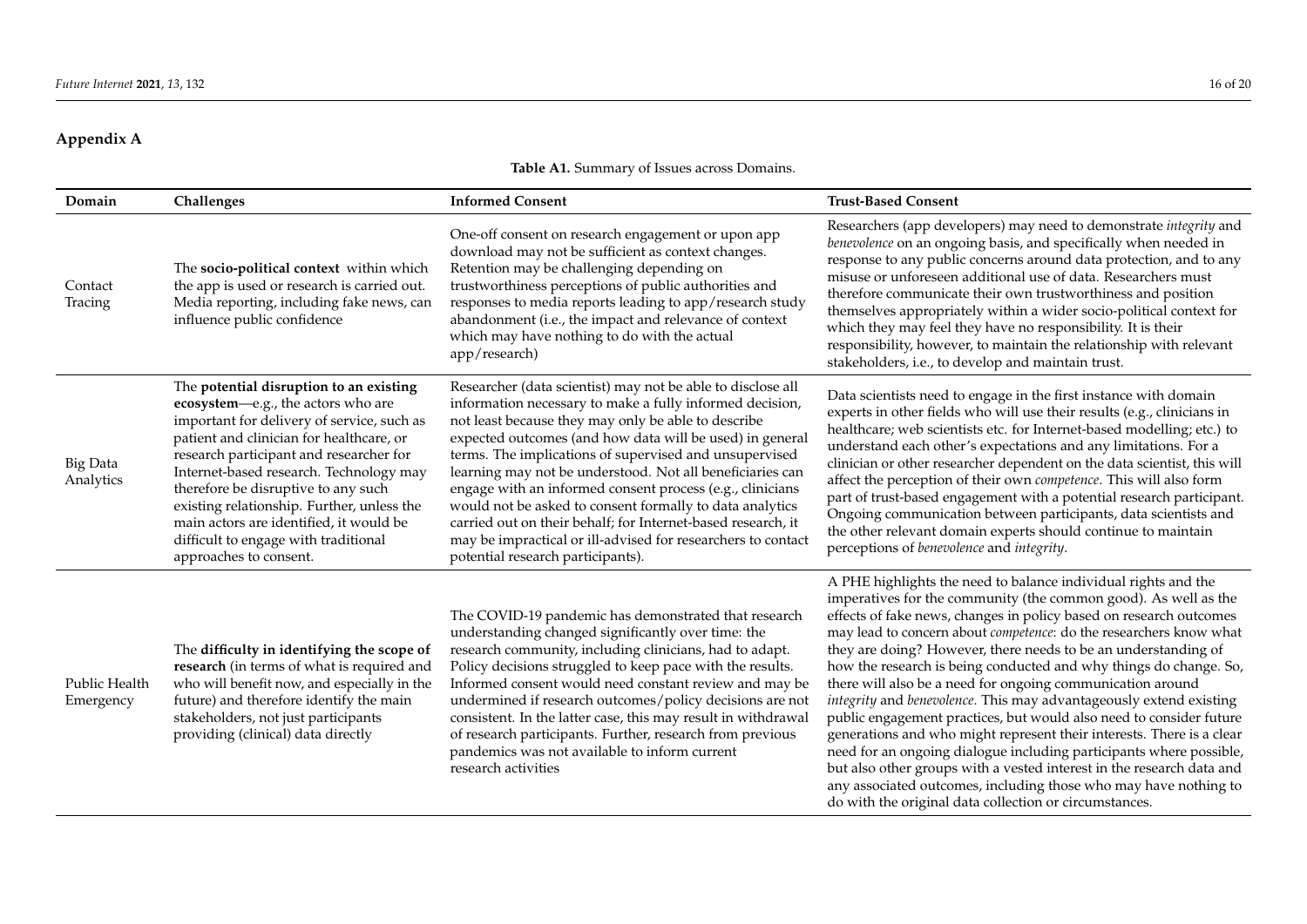#### **References**

- <span id="page-16-0"></span>1. Walker, P.; Lovat, T. You Say Morals, I Say Ethics—What's the Difference? In *The Conversation*; IMDb: Seattle, WA, USA, 2014.
- <span id="page-16-1"></span>2. Adadi, A.; Berrada, M. Peeking Inside the Black-Box: A Survey on Explainable Artificial Intelligence (XAI). *IEEE Access* **2018**, *6*, 52138–52160. [\[CrossRef\]](http://doi.org/10.1109/ACCESS.2018.2870052)
- <span id="page-16-2"></span>3. European Commission. *Regulation (EU) 2016/679 of the European Parliament and of the Council of 27 April 2016, 2016*; European Commission: Brussels, Belgium, 2016.
- <span id="page-16-3"></span>4. Samek, W.; Wiegand, T.; Müller, K.R. Explainable Artificial Intelligence: Understanding, Visualizing and Interpreting Deep Learning Models. *arXiv* **2017**, arXiv:1708.08296.
- <span id="page-16-4"></span>5. Arrieta, A.B.; Díaz-Rodríguez, N.; Del Ser, J.; Bennetot, A.; Tabik, S.; Barbado, A.; Garcia, S.; Gil-Lopez, S.; Molina, D.; Benjamins, R.; et al. Explainable Artificial Intelligence (XAI): Concepts, taxonomies, opportunities and challenges toward responsible AI. *Inf. Fusion* **2020**, *58*, 82–115. [\[CrossRef\]](http://dx.doi.org/10.1016/j.inffus.2019.12.012)
- <span id="page-16-5"></span>6. Gunning, D.; Aha, D.W. DAPRA's Explainable Artificial Intelligence Program. *AI Mag.* **2019**, *40*, 44–58.
- <span id="page-16-6"></span>7. Weitz, K.; Schiller, D.; Schlagowski, R.; Huber, T.; André, E. "Do you trust me?": Increasing User-Trust by Integrating Virtual Agents in Explainable AI Interaction Design. In Proceedings of the IVA '19: 19th ACM International Conference on Intelligent Virtual Agents, Paris, France, 2–5 July 2019; ACM: New York, NY, USA, 2019; pp. 7–9. [\[CrossRef\]](http://dx.doi.org/10.1145/3308532.3329441)
- <span id="page-16-7"></span>8. Taylor, S.; Pickering, B.; Boniface, M.; Anderson, M.; Danks, D.; Følstad, A.; Leese, M.; Müller, V.; Sorell, T.; Winfield, A.; et al. *Responsible AI—Key Themes, Concerns & Recommendations For European Research and Innovation*; HUB4NGI Consortium: Zürich, Switzerland, 2018. [\[CrossRef\]](http://dx.doi.org/10.5281/zenodo.1303252)
- <span id="page-16-8"></span>9. Došilović, F.K.; Brčić, M.; Hlupić, N. Explainable Artificial Intelligence: A Survey. In Proceedings of the 2018 41st International Convention on Information and Communication Technology, Electronics and Microelectronics (MIPRO), Opatija, Croatia, 21–25 May 2018; IEEE: Piscataway, NJ, USA, 2018; pp. 0210–0215. [\[CrossRef\]](http://dx.doi.org/10.23919/MIPRO.2018.8400040)
- <span id="page-16-9"></span>10. Khrais, L.T. Role of Artificial Intelligence in Shaping Consumer Demand in E-Commerce. *Future Internet* **2020**, *12*, 226. [\[CrossRef\]](http://dx.doi.org/10.3390/fi12120226)
- <span id="page-16-10"></span>11. Israelsen, B.W.; Ahmed, N.R. "Dave...I can assure you ...that it's going to be all right ..." A Definition, Case for, and Survey of Algorithmic Assurances in Human-Autonomy Trust Relationships. *ACM Comput. Surv.* **2019**, *51*, 113. [\[CrossRef\]](http://dx.doi.org/10.1145/3267338)
- <span id="page-16-11"></span>12. Rohlfing, K.J.; Cimiano, P.; Scharlau, I.; Matzner, T.; Buhl, H.M.; Buschmeier, H.; Eposito, E.; Grimminger, A.; Hammer, B.; Häb-Umbach, R.; et al. Explanation as a social practice: Toward a conceptual framework for the social design of AI systems. *IEEE Trans. Cogn. Dev. Syst.* **2020**. [\[CrossRef\]](http://dx.doi.org/10.1109/TCDS.2020.3044366)
- <span id="page-16-12"></span>13. Amnesty Internationl and AccessNow. The Toronto Declaration: Protecting the Right to Equality and Non-Discrimination in Machine Learning Systems. 2018. Available online: [https://www.accessnow.org/the-toronto-declaration-protecting-the-rights](https://www.accessnow.org/the-toronto-declaration-protecting-the-rights-to-equality-and-non-discrimination-in-machine-learning-systems/)[to-equality-and-non-discrimination-in-machine-learning-systems/](https://www.accessnow.org/the-toronto-declaration-protecting-the-rights-to-equality-and-non-discrimination-in-machine-learning-systems/) (accessed on 14 May 2021).
- <span id="page-16-13"></span>14. Council of Europe. *European Convention for the Protection of Human Rights and Fundamental Freedoms, as Amended by Protocols Nos. 11 and 14*; Council of Europe: Strasbourg, France, 2010.
- <span id="page-16-14"></span>15. UK Government Digital Services. Data Ethics Framework. 2020. Available online: [https://www.gov.uk/government/](https://www.gov.uk/government/publications/data-ethics-framework) [publications/data-ethics-framework](https://www.gov.uk/government/publications/data-ethics-framework) (accessed on 14 May 2021).
- <span id="page-16-15"></span>16. Department of Health and Social Care. *Digital and Data-Driven Health and Care Technology*; Department of Health and Social Care: London, UK, 2021.
- <span id="page-16-16"></span>17. European Commission. *Ethics Guidelines for Trustworthy AI*; European Commission: Brussels, Belgium, 2019.
- <span id="page-16-17"></span>18. Ajzen, I. The theory of planned behavior. *Organ. Behav. Hum. Decis. Process.* **1991**, *50*, 179–211. [\[CrossRef\]](http://dx.doi.org/10.1016/0749-5978(91)90020-T)
- <span id="page-16-18"></span>19. Murray, P.M. The History of Informed Consent. *Iowa Orthop. J.* **1990**, *10*, 104–109.
- <span id="page-16-19"></span>20. USA v Brandt Court. The Nuremberg Code (1947). *Br. Med. J.* **1996**, *313*, 1448. [\[CrossRef\]](http://dx.doi.org/10.1136/bmj.313.7070.1448)
- <span id="page-16-20"></span>21. World Medical Association. *WMA Declaration of Helsinki—Ethical Principles for Medical Research Involving Human Subjects*; World Medical Association: Ferney-Voltaire, France, 2018.
- <span id="page-16-21"></span>22. Lemley, M.A. Terms of Use. *Minn. Law Rev.* **2006**, *91*, 459–483.
- <span id="page-16-22"></span>23. Richards, N.M.; Hartzog, W. The Pathologies of Digital Consent. *Wash. Univ. Law Rev.* **2019**, *96*, 1461–1504.
- <span id="page-16-23"></span>24. Luger, E.; Moran, S.; Rodden, T. Consent for all: Revealing the hidden complexity of terms and conditions. In Proceedings of the SIGCHI Conference on Human Factors in Computing Systems, Paris, France, 27 April–2 May 2013; pp. 2687–2696.
- <span id="page-16-24"></span>25. Belmont. *The Belmont Report: Ethical Principles and Guidelines for The Protection of Human Subjects of Research*; American College of Dentists: Gaithersburg, MD, USA, 1979.
- <span id="page-16-25"></span>26. Beauchamp, T.L. History and Theory in "Applied Ethics". *Kennedy Inst. Ethics J.* **2007**, *17*, 55–64. [\[CrossRef\]](http://dx.doi.org/10.1353/ken.2007.0001) [\[PubMed\]](http://www.ncbi.nlm.nih.gov/pubmed/17849664)
- <span id="page-16-26"></span>27. Muirhead, W. When four principles are too many: Bloodgate, integrity and an action-guiding model of ethical decision making in clinical practice. *Clin. Ethics* **2011**, *38*, 195–196. [\[CrossRef\]](http://dx.doi.org/10.1136/medethics-2011-100136)
- <span id="page-16-27"></span>28. Rubin, M.A. The Collaborative Autonomy Model of Medical Decision-Making. *Neuro. Care* **2014**, *20*, 311–318. [\[CrossRef\]](http://dx.doi.org/10.1007/s12028-013-9922-2)
- <span id="page-16-28"></span>29. The Health Service (Control of Patient Information) Regulations 2002. 2002. Available online: [https://www.legislation.gov.uk/](https://www.legislation.gov.uk/uksi/2002/1438/contents/made) [uksi/2002/1438/contents/made](https://www.legislation.gov.uk/uksi/2002/1438/contents/made) (accessed on 14 May 2021).
- <span id="page-16-29"></span>30. Hartzog, W. The New Price to Play: Are Passive Online Media Users Bound By Terms of Use? *Commun. Law Policy* **2010**, *15*, 405–433. [\[CrossRef\]](http://dx.doi.org/10.1080/10811680.2010.512514)
- <span id="page-16-30"></span>31. Beauchamp, T.L.; Childress, J.F. *Principles of Biomedical Ethics*, 8th ed.; Oxford University Press: Oxford, UK, 2019.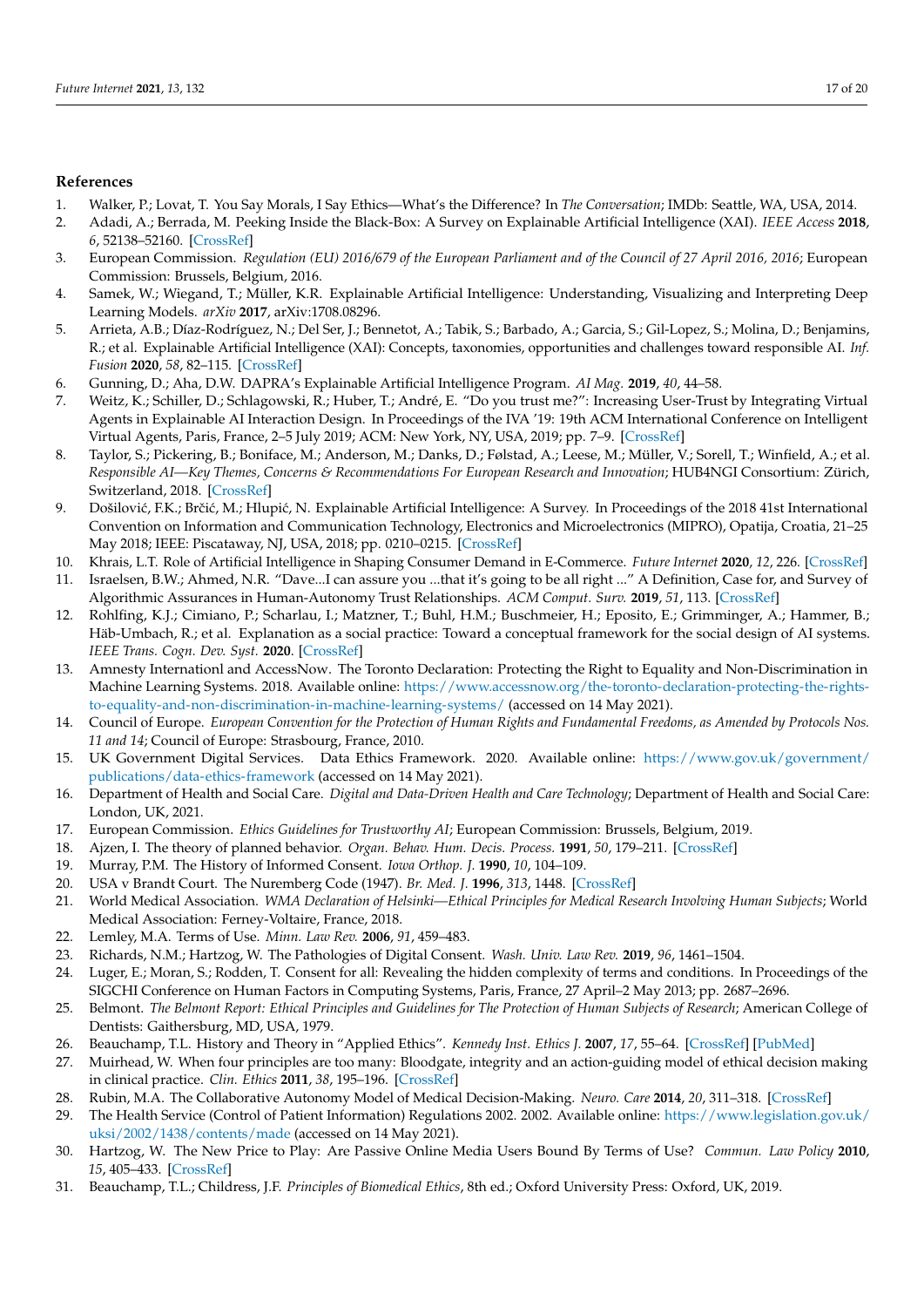- <span id="page-17-0"></span>32. OECD. *Frascati Manual 2015*; OECD: Paris, France, 2015. [\[CrossRef\]](http://dx.doi.org/10.1787/9789264239012-en)
- <span id="page-17-1"></span>33. BPS. *Code of Human Research Ethics*; BPS: Leicester, UK, 2014.
- <span id="page-17-2"></span>34. Herschel, R.; Miori, V.M. Ethics & Big Data. *Technol. Soc.* **2017**, *49*, 31–36. [\[CrossRef\]](http://dx.doi.org/10.1016/j.techsoc.2017.03.003)
- <span id="page-17-3"></span>35. Floridi, L.; Taddeo, M. What is data ethics? *Philos. Trans. R. Soc.* **2016**. [\[CrossRef\]](http://dx.doi.org/10.1098/rsta.2016.0360)
- <span id="page-17-4"></span>36. Carroll, S.R.; Garba, I.; Figueroa-Rodríguez, O.L.; Holbrook, J.; Lovett, R.; Materechera, S.; Parsons, M.; Raseroka, K.; Rodriguez-Lonebear, D.; Rowe, R.; et al. The CARE Principles for Indigenous Data Governance. *Data Sci. J.* **2020**, *19*, 1–12. [\[CrossRef\]](http://dx.doi.org/10.5334/dsj-2020-043)
- <span id="page-17-5"></span>37. Thomson, J.J. The Trolley Problem. *Yale Law J.* **1985**, *94*, 1395–1415. [\[CrossRef\]](http://dx.doi.org/10.2307/796133)
- <span id="page-17-6"></span>38. Parsons, T.D. *Ethical Challenges in Digital Psychology and Cyberpsychology*; Cambridge University Press: Cambridge, UK, 2019.
- <span id="page-17-7"></span>39. Murove, M.F. Ubuntu. *Diogenes* **2014**, *59*, 36–47. [\[CrossRef\]](http://dx.doi.org/10.1177/0392192113493737)
- <span id="page-17-8"></span>40. Ess, C. *Ethical Decision-Making and Internet Research: Recommendations from the AoIR Ethics Working Committee*; IGI Global: Hershey, PA, USA, 2002.
- <span id="page-17-9"></span>41. Markham, A.; Buchanan, E. Ethical Decision-Making and Internet Research: Recommendations from the Aoir Ethics Working Committee (Version 2.0). 2002. Available online: <https://aoir.org/reports/ethics2.pdf> (accessed on 14 May 2021).
- <span id="page-17-10"></span>42. Sugarman, J.; Lavori, P.W.; Boeger, M.; Cain, C.; Edson, R.; Morrison, V.; Yeh, S.S. Evaluating the quality of informed consent. *Clin. Trials* **2005**, *2*, 34–41. [\[CrossRef\]](http://dx.doi.org/10.1191/1740774505cn066oa)
- <span id="page-17-11"></span>43. Biros, M. Capacity, Vulnerability, and Informed Consent for Research. *J. Law Med. Ethics* **2018**, *46*, 72–78. [\[CrossRef\]](http://dx.doi.org/10.1177/1073110518766021)
- <span id="page-17-12"></span>44. Tam, N.T.; Huy, N.T.; Thoa, L.T.B.; Long, N.P.; Trang, N.T.H.; Hirayama, K.; Karbwang, J. Participants' understanding of informed consent in clinical trials over three decades: Systematic review and meta-analysis. *Bull. World Health Organ.* **2015**, *93*, 186H–198H. [\[CrossRef\]](http://dx.doi.org/10.2471/BLT.14.141390) [\[PubMed\]](http://www.ncbi.nlm.nih.gov/pubmed/25883410)
- <span id="page-17-13"></span>45. Falagas, M.E.; Korbila, I.P.; Giannopoulou, K.P.; Kondilis, B.K.; Peppas, G. Informed consent: How much and what do patients understand? *Am. J. Surg.* **2009**, *198*, 420–435. [\[CrossRef\]](http://dx.doi.org/10.1016/j.amjsurg.2009.02.010) [\[PubMed\]](http://www.ncbi.nlm.nih.gov/pubmed/19716887)
- <span id="page-17-14"></span>46. Nusbaum, L.; Douglas, B.; Damus, K.; Paasche-Orlow, M.; Estrella-Luna, N. Communicating Risks and Benefits in Informed Consent for Research: A Qualitative Study. *Glob. Qual. Nurs. Res.* **2017**, *4*. [\[CrossRef\]](http://dx.doi.org/10.1177/2333393617732017)
- <span id="page-17-15"></span>47. Wiles, R.; Crow, G.; Charles, V.; Heath, S. Informed Consent and the Research Process: Following Rules or Striking Balances? *Sociol. Res. Online* **2007**, *12*. [\[CrossRef\]](http://dx.doi.org/10.5153/sro.1208)
- <span id="page-17-16"></span>48. Wiles, R.; Charles, V.; Crow, G.; Heath, S. Researching researchers: Lessons for research ethics. *Qual. Res.* **2006**, *6*, 283–299. [\[CrossRef\]](http://dx.doi.org/10.1177/1468794106065004)
- <span id="page-17-17"></span>49. Naarden, A.L.; Cissik, J. Informed Consent. *Am. J. Med.* **2006**, *119*, 194–197. [\[CrossRef\]](http://dx.doi.org/10.1016/j.amjmed.2005.10.040) [\[PubMed\]](http://www.ncbi.nlm.nih.gov/pubmed/16490461)
- <span id="page-17-18"></span>50. Al Mahmoud, T.; Hashim, M.J.; Almahmoud, R.; Branicki, F.; Elzubeir, M. Informed consent learning: Needs and preferences in medical clerkship environments. *PLoS ONE* **2018**, *13*, e0202466. [\[CrossRef\]](http://dx.doi.org/10.1371/journal.pone.0202466)
- <span id="page-17-19"></span>51. Nijhawan, L.P.; Janodia, M.D.; Muddukrishna, B.S.; Bhat, K.M.; Bairy, K.L.; Udupa, N.; Musmade, P.B. Informed consent: Issues and challenges. *J. Adv. Phram. Technol. Res.* **2013**, *4*, 134–140. [\[CrossRef\]](http://dx.doi.org/10.4103/2231-4040.116779)
- <span id="page-17-20"></span>52. Kumar, N.K. Informed consent: Past and present. *Perspect. Clin. Res.* **2013**, *4*, 21–25. [\[CrossRef\]](http://dx.doi.org/10.4103/2229-3485.106372)
- <span id="page-17-21"></span>53. Hofstede, G. Cultural Dimensions. 2003. Available online: <www.geerthofstede.com> (accessed on 12 May 2021).
- <span id="page-17-22"></span>54. Hofstede, G.; Hofstede, J.G.; Minkov, M. *Cultures and Organizations: Software of the Mind*, 3rd ed.; McGraw-Hill: New York, NY, USA, 2010.
- <span id="page-17-23"></span>55. Acquisti, A.; Brandimarte, L.; Loewenstein, G. Privacy and human behavior in the age of information. *Science* **2015**, *347*, 509–514. [\[CrossRef\]](http://dx.doi.org/10.1126/science.aaa1465) [\[PubMed\]](http://www.ncbi.nlm.nih.gov/pubmed/25635091)
- <span id="page-17-24"></span>56. McEvily, B.; Perrone, V.; Zaheer, A. Trust as an Organizing Principle. *Organ. Sci.* **2003**, *14*, 91–103. [\[CrossRef\]](http://dx.doi.org/10.1287/orsc.14.1.91.12814)
- <span id="page-17-25"></span>57. Milgram, S. Behavioral study of obedience. *J. Abnorm. Soc. Psychol.* **1963**, *67*, 371–378. [\[CrossRef\]](http://dx.doi.org/10.1037/h0040525) [\[PubMed\]](http://www.ncbi.nlm.nih.gov/pubmed/14049516)
- <span id="page-17-26"></span>58. Haney, C.; Banks, C.; Zimbardo, P. *Interpersonal Dynamics in a Simulated Prison*; Wiley: New Youk, NY, USA,1972.
- <span id="page-17-27"></span>59. Reicher, S.; Haslam, S.A. Rethinking the psychology of tyranny: The BBC prison study. *Br. J. Soc. Psychol.* **2006**, *45*, 1–40. [\[CrossRef\]](http://dx.doi.org/10.1348/014466605X48998) [\[PubMed\]](http://www.ncbi.nlm.nih.gov/pubmed/16573869)
- <span id="page-17-28"></span>60. Reicher, S.; Haslam, S.A. After shock? Towards a social identity explanation of the Milgram 'obedience' studies. *Br. J. Soc. Psychol.* **2011**, *50*, 163–169. [\[CrossRef\]](http://dx.doi.org/10.1111/j.2044-8309.2010.02015.x)
- <span id="page-17-29"></span>61. Beauchamp, T.L. Informed Consent: Its History, Meaning, and Present Challenges. *Camb. Q. Healthc. Ethics* **2011**, *20*, 515–523. [\[CrossRef\]](http://dx.doi.org/10.1017/S0963180111000259)
- <span id="page-17-30"></span>62. Ferreira, C.M.; Serpa, S. Informed Consent in Social Sciences Research: Ethical Challenges. *Int. J. Soc. Sci. Stud.* **2018**, *6*, 13–23. [\[CrossRef\]](http://dx.doi.org/10.11114/ijsss.v6i5.3106)
- <span id="page-17-31"></span>63. Hofmann, B. Broadening consent - and diluting ethics? *J. Med Ethics* **2009**, *35*, 125–129. [\[CrossRef\]](http://dx.doi.org/10.1136/jme.2008.024851)
- <span id="page-17-32"></span>64. Steinsbekk, K.S.; Myskja, B.K.; Solberg, B. Broad consent *versus* dynamic consent in biobank research: Is passive participation an ethical problem? *Eur. J. Hum. Genet.* **2013**, *21*, 897–902. [\[CrossRef\]](http://dx.doi.org/10.1038/ejhg.2012.282) [\[PubMed\]](http://www.ncbi.nlm.nih.gov/pubmed/23299918)
- <span id="page-17-33"></span>65. Sreenivasan, G. Does informed consent to research require comprehension? *Lancet* **2003**, *362*, 2016–2018. [\[CrossRef\]](http://dx.doi.org/10.1016/S0140-6736(03)15025-8)
- <span id="page-17-34"></span>66. O'Neill, O. Some limits of informed consent. *J. Med. Ethics* **2003**, *29*, 4–7. [\[CrossRef\]](http://dx.doi.org/10.1136/jme.29.1.4) [\[PubMed\]](http://www.ncbi.nlm.nih.gov/pubmed/12569185)
- <span id="page-17-35"></span>67. Davis, F.D. Perceived usefulness, perceived ease of use, and user acceptance of information technology. *MIS Q.* **1989**, 319–340. [\[CrossRef\]](http://dx.doi.org/10.2307/249008)
- <span id="page-17-36"></span>68. Venkatesh, V.; Morris, M.G.; Davis, G.B.; Davis, F.D. User acceptance of information technology: Toward a unified view. *MIS Q.* **2003**, *27*, 425–478. [\[CrossRef\]](http://dx.doi.org/10.2307/30036540)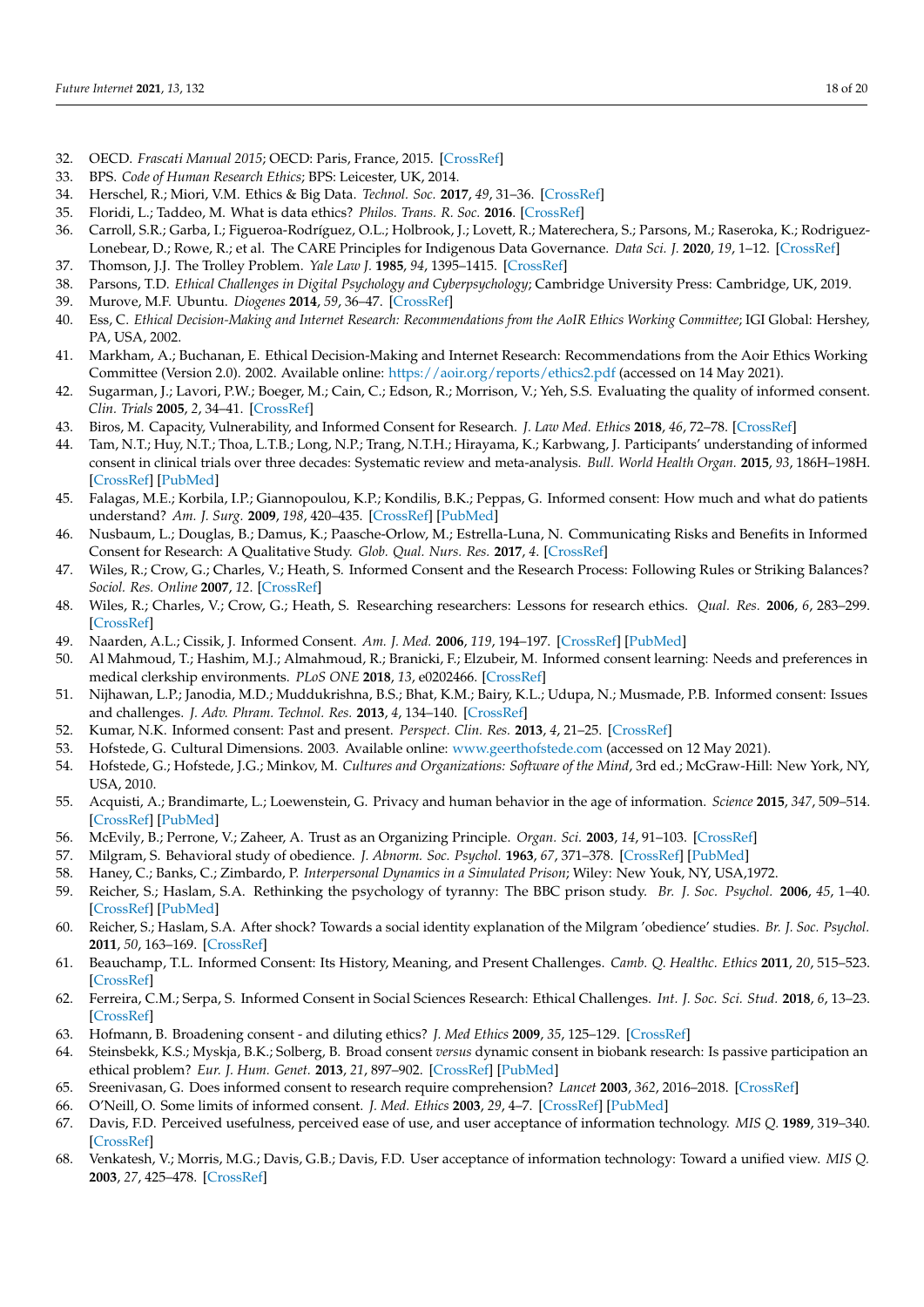- <span id="page-18-0"></span>69. McKnight, H.; Carter, M.; Clay, P. Trust in technology: Development of a set of constructs and measures. In Proceedings of the Digit, Phoenix, AZ, USA,15–18 December 2009.
- <span id="page-18-21"></span>70. McKnight, H.; Carter, M.; Thatcher, J.B.; Clay, P.F. Trust in a specific technology: An investigation of its components and measures. *ACM Trans. Manag. Inf. Syst. (TMIS)* **2011**, *2*, 12. [\[CrossRef\]](http://dx.doi.org/10.1145/1985347.1985353)
- <span id="page-18-1"></span>71. Thatcher, J.B.; McKnight, D.H.; Baker, E.W.; Arsal, R.E.; Roberts, N.H. The Role of Trust in Postadoption IT Exploration: An Empirical Examination of Knowledge Management Systems. *IEEE Trans. Eng. Manag.* **2011**, *58*, 56–70. [\[CrossRef\]](http://dx.doi.org/10.1109/TEM.2009.2028320)
- <span id="page-18-2"></span>72. Hinch, R.; Probert, W.; Nurtay, A.; Kendall, M.; Wymant, C.; Hall, M.; Lythgoe, K.; Cruz, A.B.; Zhao, L.; Stewart, A. Effective Configurations of a Digital Contact Tracing App: A Report to NHSX. 2020. Available online: [https://cdn.theconversation.com/](https://cdn.theconversation.com/static_files/files/1009/Report_-_Effective_App_Configurations.pdf) [static\\_files/files/1009/Report\\_-\\_Effective\\_App\\_Configurations.pdf](https://cdn.theconversation.com/static_files/files/1009/Report_-_Effective_App_Configurations.pdf) (accessed on 14 May 2021).
- <span id="page-18-3"></span>73. Parker, M.J.; Fraser, C.; Abeler-Dörner, L.; Bonsall, D. Ethics of instantaneous contact tracing using mobile phone apps in the control of the COVID-19 pandemic. *J. Med. Ethics* **2020**, *46*, 427–431. [\[CrossRef\]](http://dx.doi.org/10.1136/medethics-2020-106314)
- <span id="page-18-4"></span>74. Walrave, M.; Waeterloos, C.; Ponnet, K. Ready or Not for Contact Tracing? Investigating the Adoption Intention of COVID-19 Contact-Tracing Technology Using an Extended Unified Theory of Acceptance and Use of Technology Model. *Cyberpsychol. Behav. Soc. Netw.* **2020**. [\[CrossRef\]](http://dx.doi.org/10.1089/cyber.2020.0483)
- <span id="page-18-5"></span>75. Velicia-Martin, F.; Cabrera-Sanchez, J.-P.; Gil-Cordero, E.; Palos-Sanchez, P.R. Researching COVID-19 tracing app acceptance: Incorporating theory from the technological acceptance model. *PeerJ Comput. Sci.* **2021**, *7*, e316. [\[CrossRef\]](http://dx.doi.org/10.7717/peerj-cs.316)
- <span id="page-18-6"></span>76. Rowe, F.; Ngwenyama, O.; Richet, J.-L. Contact-tracing apps and alienation in the age of COVID-19. *Eur. J. Inf. Syst.* **2020**, *29*, 545–562. [\[CrossRef\]](http://dx.doi.org/10.1080/0960085X.2020.1803155)
- <span id="page-18-7"></span>77. Roache, R. Why is informed consent important? *J. Med. Ethics* **2014**, *40*, 435–436. [\[CrossRef\]](http://dx.doi.org/10.1136/medethics-2014-102264) [\[PubMed\]](http://www.ncbi.nlm.nih.gov/pubmed/25180354)
- <span id="page-18-8"></span>78. Eyal, N. Using informed consent to save trust. *J. Med. Ethics* **2014**, *40*, 437–444. [\[CrossRef\]](http://dx.doi.org/10.1136/medethics-2012-100490)
- <span id="page-18-9"></span>79. Eyal, N. Informed consent, the value of trust, and hedons. *J. Med. Ethics* **2014**, *40*, 447. [\[CrossRef\]](http://dx.doi.org/10.1136/medethics-2012-101208) [\[PubMed\]](http://www.ncbi.nlm.nih.gov/pubmed/24030163)
- <span id="page-18-10"></span>80. Tännsjö, T. Utilitarinism and informed consent. *J. Med. Ethics* **2013**, *40*, 445. [\[CrossRef\]](http://dx.doi.org/10.1136/medethics-2012-101206) [\[PubMed\]](http://www.ncbi.nlm.nih.gov/pubmed/23303176)
- <span id="page-18-11"></span>81. Bok, S. Trust but verify. *J. Med. Ethics* **2014**, *40*, 446. [\[CrossRef\]](http://dx.doi.org/10.1136/medethics-2012-101207)
- <span id="page-18-12"></span>82. Rousseau, D.M.; Sitkin, S.B.; Burt, R.S.; Camerer, C. Not so different after all: A cross-discipline view of trust. *Acad. Manag. Rev.* **1998**, *23*, 393–404. [\[CrossRef\]](http://dx.doi.org/10.5465/amr.1998.926617)
- <span id="page-18-13"></span>83. Robbins, B.G. What is Trust? A Multidisciplinary Review, Critique, and Synthesis. *Sociol. Compass* **2016**, *10*, 972–986. [\[CrossRef\]](http://dx.doi.org/10.1111/soc4.12391)
- <span id="page-18-14"></span>84. Mayer, R.C.; Davis, J.H.; Schoorman, F.D. An Integrative Model of Organizational Trust. *Acad. Manag. Rev.* **1995**, *20*, 709–734. [\[CrossRef\]](http://dx.doi.org/10.5465/amr.1995.9508080335)
- <span id="page-18-15"></span>85. Weber, L.R.; Carter, A.I. *The Social Construction of Trust*; Clincal Sociology: Research and Practice; Springer Science+Business Media: Berlin/Heidelberg, Germany, 2003.
- <span id="page-18-16"></span>86. Ferrin, D.L.; Bligh, M.C.; Kohles, J.C. Can I Trust You to Trust Me? A Theory of Trust, Monitoring, and Coopertaion in Interpersonal and Intergroup Relationships. *Group Organ. Manag.* **2007**, *32*, 465–499. [\[CrossRef\]](http://dx.doi.org/10.1177/1059601106293960)
- <span id="page-18-17"></span>87. Schoorman, F.D.; Mayer, R.C.; Davis, J.H. An integrative model of organizational trust: Past, present, and future. *Acad. Manag. Rev.* **2007**, *32*, 344–354. [\[CrossRef\]](http://dx.doi.org/10.5465/amr.2007.24348410)
- <span id="page-18-18"></span>88. Fuoli, M.; Paradis, C. A model of trust-repair discourse. *J. Pragmat.* **2014**, *74*, 52–69. [\[CrossRef\]](http://dx.doi.org/10.1016/j.pragma.2014.09.001)
- <span id="page-18-19"></span>89. Lewicki, R.J.; Wiethoff, C. Trust, Trust Development, and Trust Repair. *Handb. Confl. Resolut. Theory Pract.* **2000**, *1*, 86–107.
- 90. Bachmann, R.; Gillespie, N.; Priem, R. Repairing Trust in Organizations and Institutions: Toward a Conceptual Framework. *Organ. Stud.* **2015**, *36*, 1123–1142. [\[CrossRef\]](http://dx.doi.org/10.1177/0170840615599334)
- 91. Bansal, G.; Zahedi, F.M. Trust violation and repair: The information privacy perspective. *Decis. Support Syst.* **2015**, *71*, 62–77. [\[CrossRef\]](http://dx.doi.org/10.1016/j.dss.2015.01.009)
- <span id="page-18-20"></span>92. Memery, J.; Robson, J.; Birch-Chapman, S. Conceptualising a Multi-level Integrative Model for Trust Repair. In Proceedings of the EMAC, Hamburg, Germany, 28–31 May 2019.
- <span id="page-18-22"></span>93. Lee, J.D.; See, K.A. Trust in automation: Designing for appropriate reliance. *Hum. Factors J. Hum. Factors Ergon. Soc.* **2004**, *46*, 50–80. [\[CrossRef\]](http://dx.doi.org/10.1518/hfes.46.1.50.30392)
- <span id="page-18-23"></span>94. Lee, J.-H.; Song, C.-H. Effects of trust and perceived risk on user acceptance of a new technology service. *Soc. Behav. Personal. Int. J.* **2013**, *41*, 587–598. [\[CrossRef\]](http://dx.doi.org/10.2224/sbp.2013.41.4.587)
- <span id="page-18-24"></span>95. Cheshire, C. Online Trust, Trustworthiness, or Assurance? *Daedalus* **2011**, *140*, 49–58. [\[CrossRef\]](http://dx.doi.org/10.1162/DAED_a_00114) [\[PubMed\]](http://www.ncbi.nlm.nih.gov/pubmed/22167913)
- 96. Pettit, P. Trust, Reliance, and the Internet. *Inf. Technol. Moral Philos.* **2008**, *26*, 161.
- <span id="page-18-25"></span>97. Stewart, K.J. Trust Transfer on the World Wide Web. *Organ. Sci.* **2003**, *14*, 5–17. [\[CrossRef\]](http://dx.doi.org/10.1287/orsc.14.1.5.12810)
- <span id="page-18-26"></span>98. Eames, K.T.D.; Keeling, M.J. Contact tracing and disease control. *Proc. R. Soc. Lond.* **2003**, *270*, 2565–2571. [\[CrossRef\]](http://dx.doi.org/10.1098/rspb.2003.2554)
- <span id="page-18-27"></span>99. Jetten, J.; Reicher, S.D.; Haslam, S.A.; Cruwys, T. *Together Apart: The Psychology of COVID-19*; SAGE Publications Ltd.: Thousand Oaks, CA, USA, 2020.
- <span id="page-18-28"></span>100. Ahmed, N.; Michelin, R.A.; Xue, W.; Ruj, S.; Malaney, R.; Kanhere, S.S.; Seneviratne, A.; Hu, W.; Janicke, H.; Jha, S.K. A Survey of COVID-19 Contact Tracing Apps. *IEEE Access* **2020**, *8*, 134577–134601. [\[CrossRef\]](http://dx.doi.org/10.1109/ACCESS.2020.3010226)
- <span id="page-18-29"></span>101. Kretzschmar, M.E.; Roszhnova, G.; Bootsma, M.C.; van Boven, M.J.; van de Wijgert, J.H.; Bonten, M.J. Impact of delays on effectiveness of contact tracing strategies for COVID-19: A modelling study. *Lancet Public Health* **2020**, *5*, e452–e459. [\[CrossRef\]](http://dx.doi.org/10.1016/S2468-2667(20)30157-2)
- <span id="page-18-30"></span>102. Bengio, Y.; Janda, R.; Yu, Y.W.; Ippolito, D.; Jarvie, M.; Pilat, D.; Struck, B.; Krastev, S.; Sharma, A. The need for privacy with public digital contact tracing during the COVID-19 pandemic. *Lancet Digit. Health* **2020**, *2*, e342–e344. [\[CrossRef\]](http://dx.doi.org/10.1016/S2589-7500(20)30133-3)